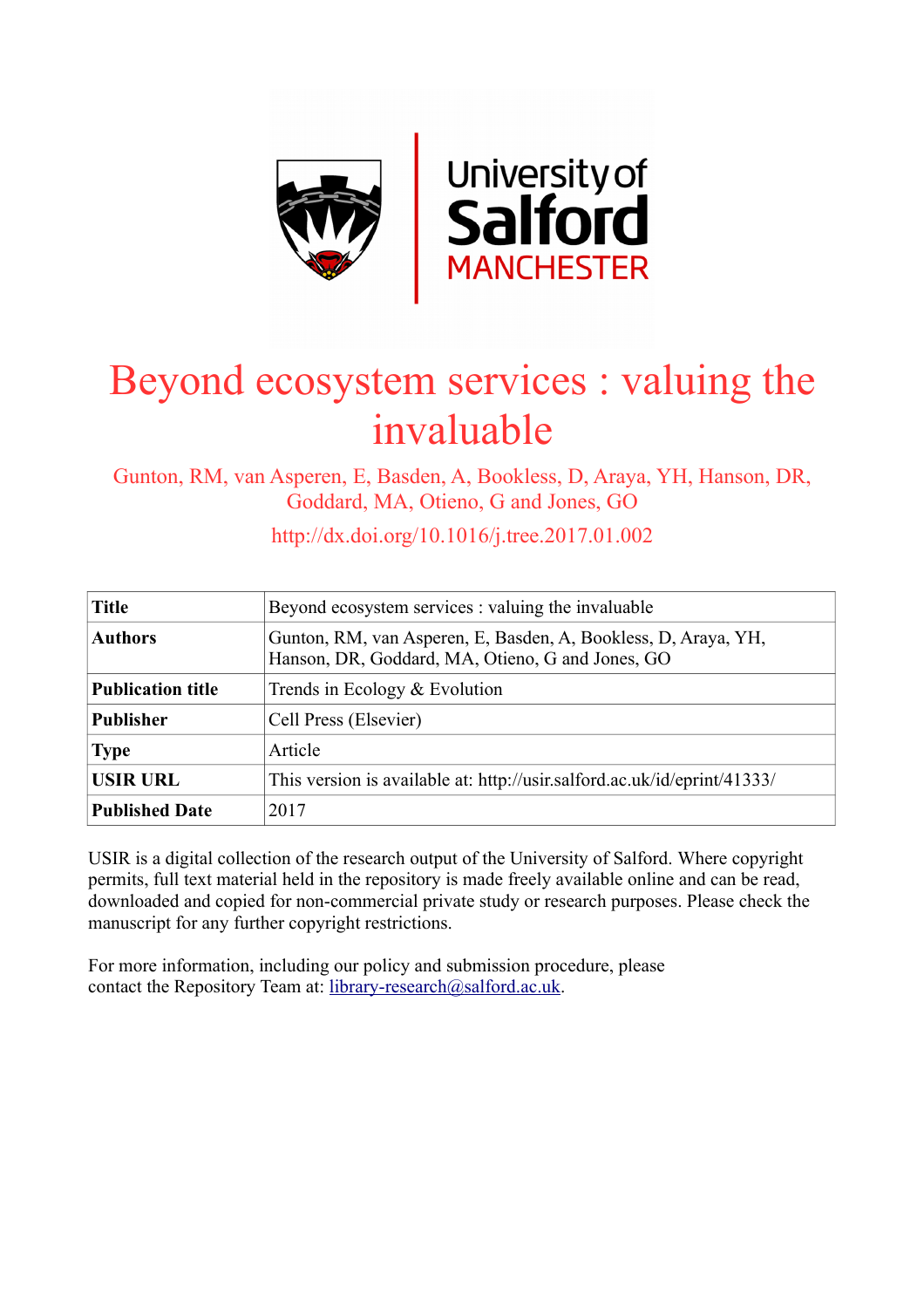Opinion piece for Trends in Ecology & Evolution

# **Beyond ecosystem services: valuing the invaluable**

Authors: Richard M. Gunton<sup>1,2</sup>, Eline van Asperen<sup>3</sup>, Andrew Basden<sup>4</sup>, David Bookless<sup>5,6</sup>, Yoseph Araya<sup>7</sup>, David R. Hanson<sup>2</sup>, Mark A. Goddard<sup>8</sup>, George Otieno<sup>9</sup>, Gareth O. Jones<sup>2</sup>

<sup>1</sup> School of Biology, University of Leeds, LS2 9JT, UK

<sup>2</sup>West Yorkshire School of Christian Studies, Outwood House, Leeds, LS18 4JN, UK

<sup>3</sup>Department of Anthropology, Durham University, DH1 3LA, UK

<sup>4</sup>Salford Business School, University of Salford, M5 4WT, UK

<sup>5</sup>A Rocha International, 89 Worship Street, London, EC2A 2BF, UK

<sup>6</sup>Faculty of Divinity, University of Cambridge, CB3 9BS, UK

<sup>7</sup>School of Environment Earth & Ecosystems, Open University, Milton Keynes, MK7 6AA, UK

<sup>8</sup>School of Civil Engineering & Geosciences, Newcastle University, NE1 7RU, UK

<sup>9</sup>School of Arts & Communication, Leeds Trinity University, Horsforth, LS18 5HD, UK

Corresponding author: Gunton, R. M. (rmg@cantab. net)

**Key-words:** aspectual analysis; ecological; cognitive; communal; ideological; multi-criterion assessment; natural capital; value theory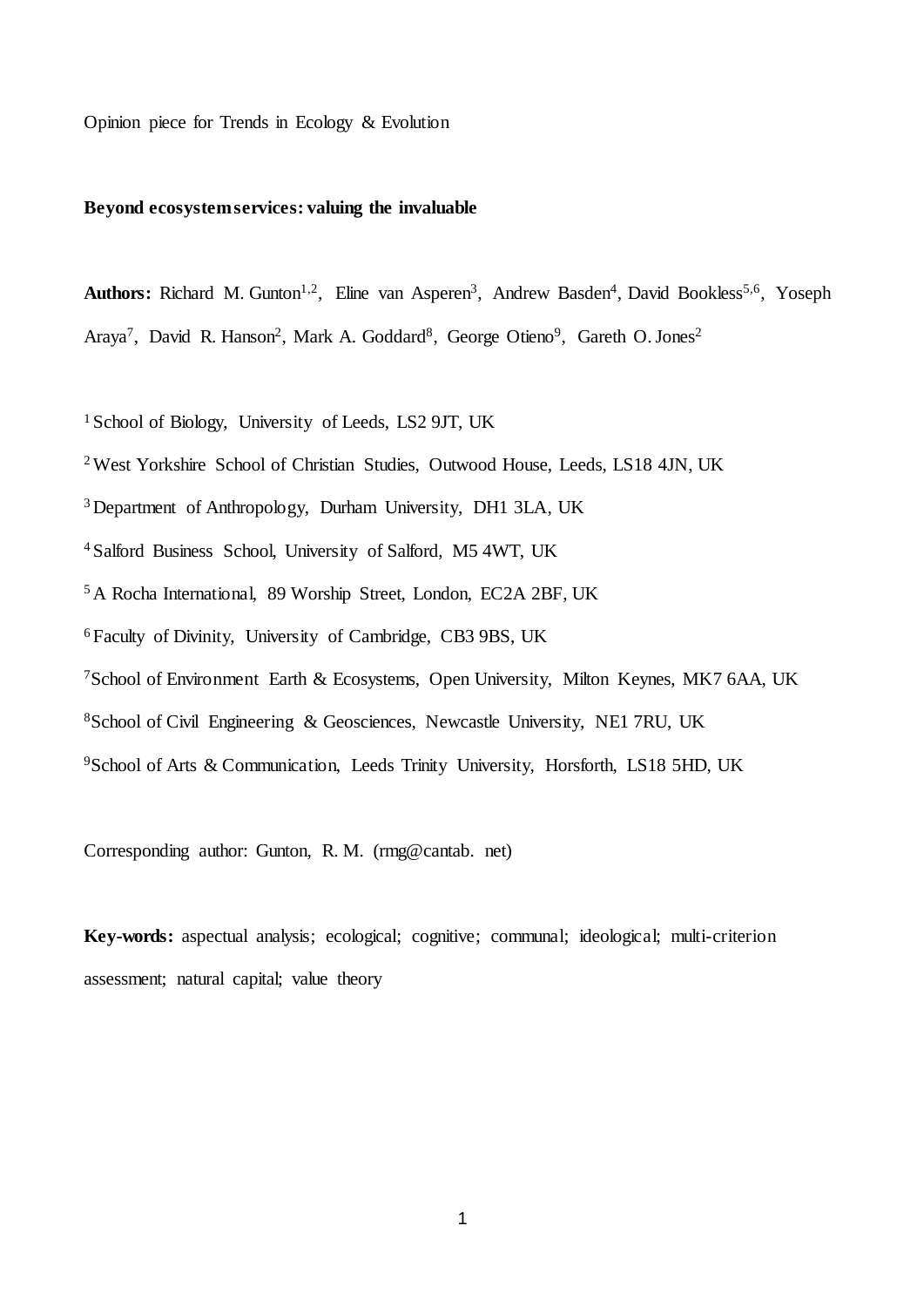# **Highlights**

- Ecosystem services help itemise how we value natural places, but the concept is not robust.
- A more robust framework should focus on aspects of human appreciation of places.
- We propose an ecosystem valuing framework with 12 universal aspects of appreciation.
- This can be unambiguously complemented by ecological analyses where necessary.

# **Abstract**

The ecosystem services framework (ESF) is advantageous and widely used for itemising and quantifying ways in which humans benefit from natural places. However, it suffers from two important problems: (i) incoherence of definitions and (ii) a narrow approach to valuation, inadequate to represent the full range of human motives for conservation and the diverse interests of different stakeholders. These shortcomings can lead to a range of problems including doublecounting, blind spots and unintended consequencest. Here we propose an ecosystem valuing framework (EVF) as a broader and more rigorous way to deliver the benefits currently sought from the ESF, without the conceptual problems.

# **The flawed genius of ecosystem services**

The ecosystem services framework (ESF) is a very popular approach to incentivising nature conservation, increasingly used by conservation campaigners and policy makers around the world as well as by scientists contributing to this cause. Its genius is to facilitate a multi-dimensional analysis of the benefits that humans may derive from natural places, allowing a wide range of interests and conservation concerns to be considered and integrated with a broad view of sustainable development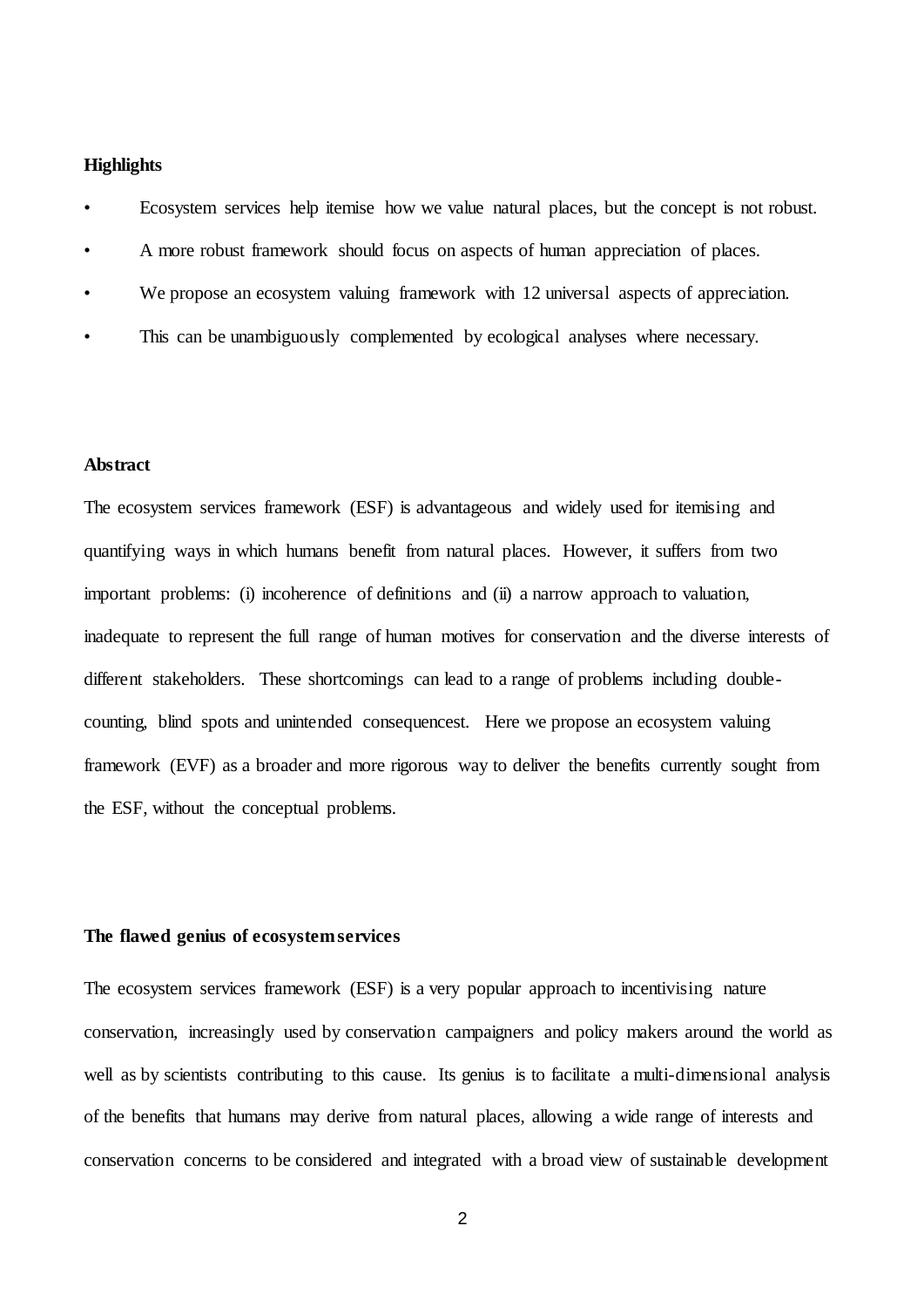and human wellbeing. As such it supports a consequentialist ethic that can be more successful than deontological approaches (see Glossary) in securing consensus and motivating action [\[1\]](#page-11-0). However, criticisms of the ESF as a tool for conservation raise doubts about its effectiveness and legitimacy [\[2,](#page-11-1) [3\]](#page-11-2). The most controversial issue is probably that of monetisation, as laid out recently by [Silvertown](#page-11-3)  [\[4\]](#page-11-3). One set of responses to such problems would continue using the ESF as a general tool for assessing habitats while recognising its multilayered structure [\[5\]](#page-11-4), supervising it to avoid unintended consequences [\[6\]](#page-11-5), perhaps discouraging monetisation [\[7\]](#page-11-6), and even attempting to subjugate intrinsic value under the category of services [\[8\]](#page-11-7). Yet there are more profound problems with the ESF that call for a radical shift if we wish to contribute to conservation as part of a sustainable development agenda. Two outstanding issues are sufficient, in our opinion, to demand an overhaul of the ESF so radical as to require a new name. First, the definitions do not work. The fact that definitions of 'ecosystem services' (ES) and of specific categories are often vague, tautologous and/or at variance with the concepts actually employed is symptomatic of deep-seated problems, as we shall explain. Second, collapsing multiple human value judgments into one or a few numerical values is a form of devaluation. We unpack this claim by exploring the inescapably cultural foundation of valuation processes.

Coupling the ESF with the concern for sustainable development leads to the concept of natural capital, which is posited as underpinning (and sometimes including) ES [\[9\]](#page-11-8). Taken as the underlying substance that must be conserved in order to maintain delivery of ES, natural capital is prone to similar criticisms, although less susceptible to financial trading. The solution we will propose, by contrast, shifts focus from commodities to relationships between specific stakeholders and places [\[10\]](#page-11-9).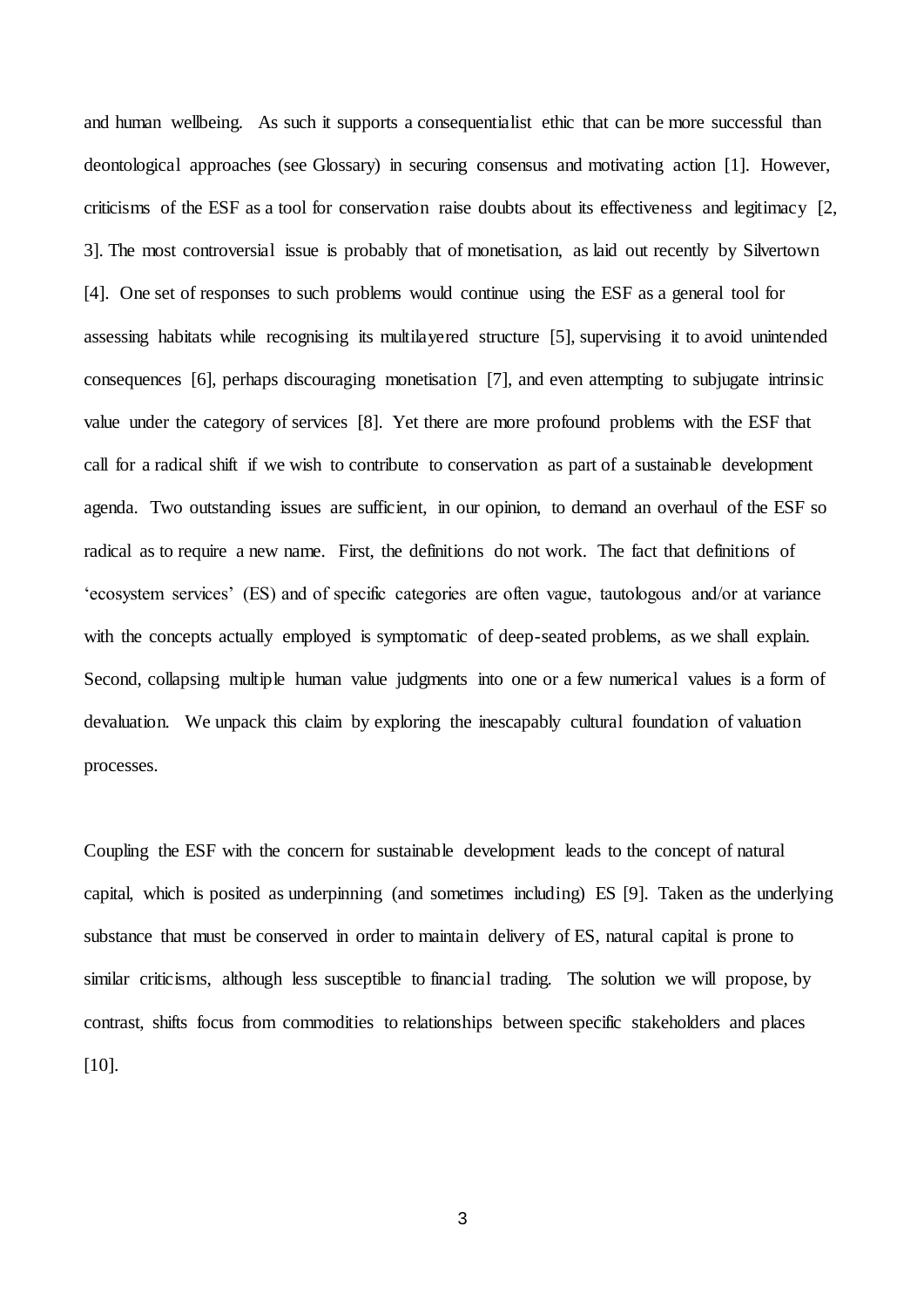### **What exactly is an ecosystem service?**

Definitions of ES [\[11\]](#page-11-10) range from "the conditions and processes through which natural ecosystems…sustain and fulfil human life" [\[12\]](#page-11-11) through "the outputs of ecosystems from which people derive benefits" [\[13\]](#page-11-12) to "the benefits people obtain from ecosystems" [\[14\]](#page-11-13); cf [\[15\]](#page-11-14). The variety of focal nouns in this sample of definitions (conditions, processes, outputs and benefits) reveals the difficulty of finding a logical category for things that motivate humans to protect natural habitats and places [\[16\]](#page-11-15). [Fisher, Turner and Morling \[17\]](#page-12-0), affirming that ES must both be ecological and lead to human benefits, define ES as "the aspects of ecosystems utilized (actively or passively) to produce human well-being". We find 'aspect' a more useful term, though not for something 'utilized'. In fact, a minimal set of commonly-studied ES cannot logically be covered by any of the above definitions (Table 1) – and some studies [\[18\]](#page-12-1) seem unconstrained by any of them. A definition encompassing all of these definitions would have to be very broad – something like "those ecological processes and their effects that certain humans appreciate". But thanks to the existence of appreciative ecologists, such a definition would have unlimited scope.

Some other posited ES cannot be construed in a way that fulfils any of the above definitions. For example, animal welfare is considered in the UK National Ecosystem Assessment [\[13\]](#page-11-12), yet its beneficiaries are not human unless we consider the satisfaction of concerned humans (in which case any ecological state of affairs that makes someone happier is an ES). Meanwhile, the biodiversity of an area [\[19\]](#page-12-2) is sometimes considered an ES, and a subtle semantic shift from 'biological diversity' as an index (an intangible metric of diversity) [\[20\]](#page-12-3) to 'biodiversity' being an actual aggregate (almost a synonym for 'assemblage') [\[21\]](#page-12-4) allows biodiversity to be simultaneously presented as also underpinning all other ES and having 'existence value' [\[5\]](#page-11-4). The value of such concepts of biodiversity is not in question, but to construe any of them as a process, output or human benefit seems illogical.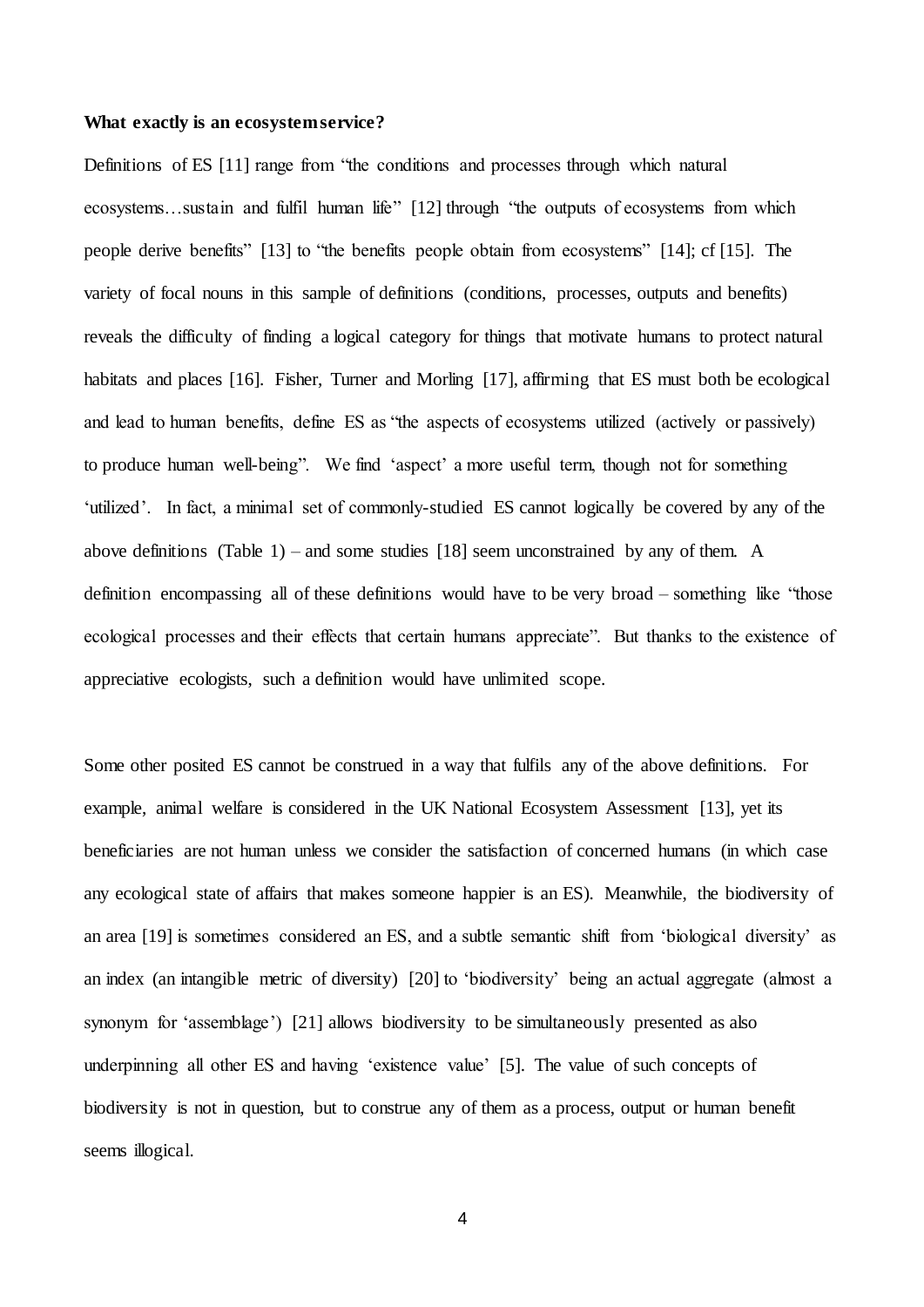Looking at the definitions of categories of ES, problems are multiplied. Take the four categories of the [Millennium Ecosystem Assessment \[22\]](#page-12-5), three of which also form the basis of the Common International Classification of Ecosystem Services [\[23\]](#page-12-6). Perhaps 'provisioning services' is unproblematic – indeed a good model for ES, since beneficiaries in this case are consumers who consciously value the foodstuffs and raw materials that come under this category. 'Regulating services' might raise the question as to where a target value or set point for regulation can come from [\[24\]](#page-12-7) – short of accepting something like the Gaia Hypothesis [\[25\]](#page-12-8). Presumably the term is simply meant to denote ecological effects that mimic the regulation that one might wish for, or that generally slow environmental change [\[26\]](#page-12-9). Regulating services are not clarified by the tautology engendered when the word 'regulation' is normally repeated within the definitions of examples – apart from pollination [\[22\]](#page-12-5), the 'regulatory' sense of which remains unclear to us. 'Supporting services' [\[2\]](#page-11-1) and 'cultural services' [\[27\]](#page-12-10), meanwhile, are simply too broad. The former potentially includes every conceivable ecological process, since benefits for the well-being of someone can always be posited, while the latter potentially includes every positive human attitude to any element of the environment. The breadth of these categories exacerbates the risk of double-counting, while the vagueness makes a balanced audit elusive: how could one ever assess the 'supporting disservices' or 'cultural disservices' of an ecosystem? Below we argue that these last two categories of ES represent complementary but contrasting approaches to motivating nature conservation: each can ground a whole framework for analysis.

Parallel problems emerge for other concepts that might be used in a definition of ES, such as 'processes/functions; structural components; goods; human uses; securities' [\[11\]](#page-11-10). The hope is sometimes expressed that definitional problems will decline as definitions gradually improve [\[3\]](#page-11-2). But the problems we face are not merely about vagueness; they arise from forcing distinct concepts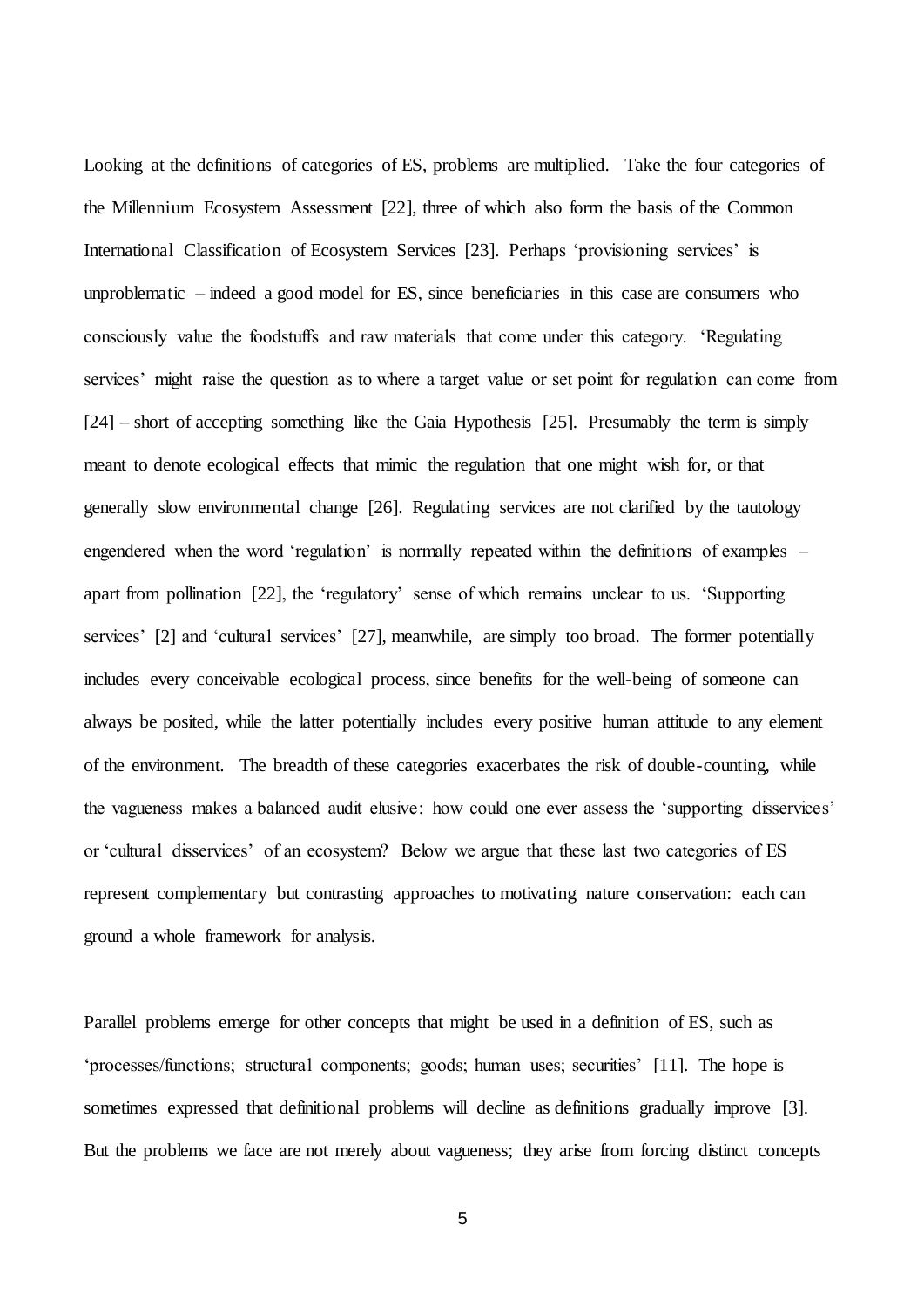into a single semantic category. The examples under 'Valuing Ecosystems' below suggest how they may continue fostering blind spots, unintended consequences and mistrust until the confusion is resolved.

## **How do humans value?**

'Value' is a multivalent English word that can hinder logical analysis. Before advocating its use as a verb, we outline three of its divergent meanings as a noun that are highly relevant: economic, ethical and numerical. There is, firstly, an unavoidable economic aspect to nature conservation, in that some kind of prioritisation has to be made in the face of competing land-use claims. This in turn should reflect people's values – their ethics – and need not entail monetisation, or any common currency of assessment at all. A single numerical value, therefore, cannot capture the diverse ways in which people may value a given place, important though it is to quantify these. A prominent strand of value theory (Box 1) argues for the irreducible plurality of evaluative concepts, and everyday experience shows that people both perceive and value such goods as health, utility, diversity, beauty and generosity in different ways [\[28\]](#page-12-11). Compressing assessments of such distinct 'values' onto a smaller number of axes ignores the intrinsic dimensionality of the situation and is a form of devaluation [\[2\]](#page-11-1). It may also produce category errors, helping to explain the definitional problems outlined above. By reducing a broad range of human motives to the category of services, the ESF reveals the influence of the rational-choice paradigm of microeconomics [\[29\]](#page-12-12) and fails to do justice to the reality of human attitudes towards places and their conservation. This we explore in the next section.

Further complexity is added by the plurality of stakeholders. Beneficiaries are often specified on an ad-hoc basis, without regard to their socio-economic status [\[2\]](#page-11-1) or not at all, as if everyone appreciated the same benefits equally [\[30\]](#page-12-13). Yet ecosystems do not produce a pool of benefits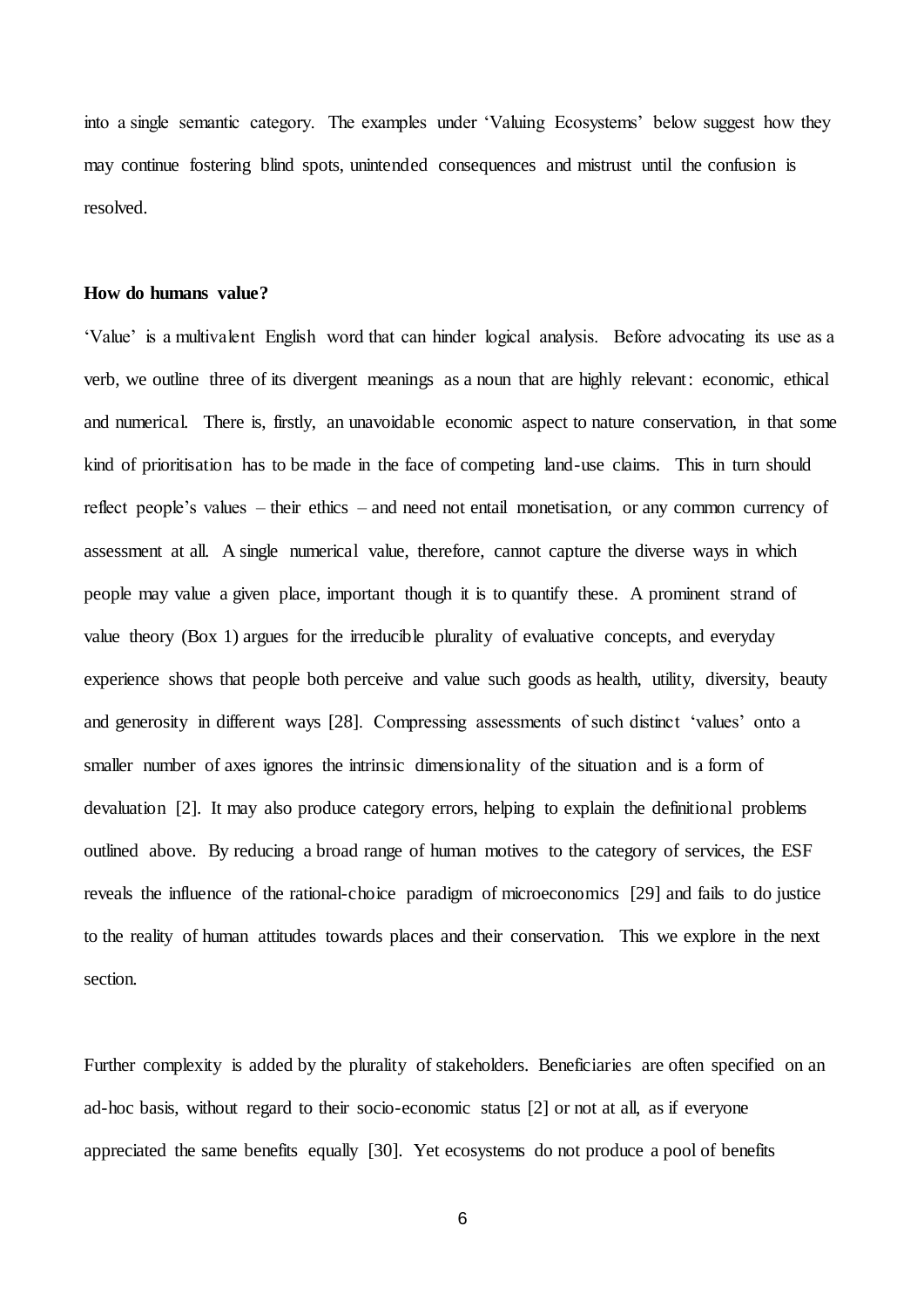independently of actual beneficiaries. Rather, benefits arise from particular people's interactions with particular places [\[31\]](#page-12-14), often with technological input, communication, legal facilitation and many other cultural factors [\[32\]](#page-12-15). It is too easy to conceive of ES emanating from abstract classes of habitat, overlooking the uniqueness of places that can make them valuable to particular people. Yet surveys of stakeholders tend to emphasise cultural ES associated with the distinctiveness of places [\[33\]](#page-12-16). Only when interest groups are poorly or narrowly specified or when certain groups are excluded from the process is it possible to proceed to a summary valuation. "The current campaign to define the world as an immense collection of service commodities" [\[34\]](#page-12-17) then allows marketisation and legislation that, one might suspect, enable owners of capital to be served as the ultimate beneficiaries [\[2\]](#page-11-1). The emerging discipline of political ecology is bringing important scrutiny of conservation agendas in the light of considerations of equity and power.

# **Valuing ecosystems**

Valuation must be seen as a complex human cultural process – and not merely in assessing cultural ES [\[35\]](#page-12-18). Indeed, the ubiquitous yet vague 'cultural services' category probably derives from "perceptions of culture as *opposed to* nature, biased towards globalized Eurocentric *leisure-time concepts*", etc, reflecting the captivity of Western thought to a dualism of the immaterial and the subjective vs. the material and the objective [\[36\]](#page-12-19). It can be argued that all ES, insofar as they motivate conservation, are psycho-socio-culturally mediated [\[2,](#page-11-1) [34\]](#page-12-17). For example, even the provisioning of wheat by the world's major agroecosystems is an ES only in virtue of consumers' cultural conditioning to eat certain foods, and the loss of this service could, hypothetically, be accommodated by a corresponding shift in diets. Readers unconvinced about this point might instead appreciate the evolutionary psychology of valuation: how one's perceptions might reflect processes that tend to increase one's inclusive fitness [\[37\]](#page-12-20). In either case, contextual awareness must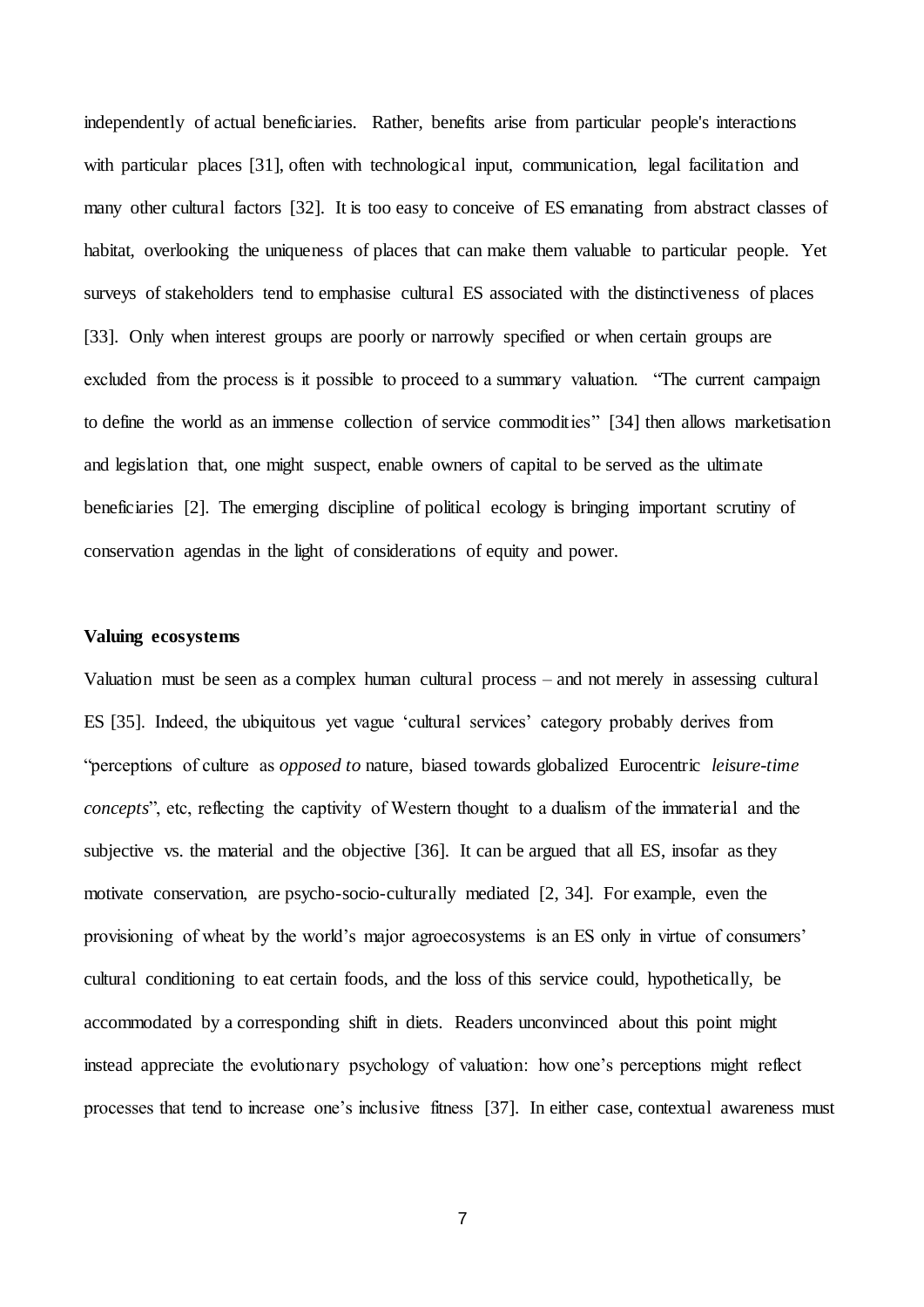remain acutely important for understanding disagreements, potential disbenefits and conflicts of interest [\[35\]](#page-12-18).

We end our critique by mentioning some examples of conservation motivations that are difficult to capture in the ESF. Several studies have documented how people appreciate places by serving them and their constituent organisms rather than considering themselves served by an ecosystem [\[38\]](#page-12-21) and by giving up time to protect or improve them [\[39,](#page-12-22) [40\]](#page-12-23). To these we add a brief example of stakeholder exclusion in conservation negotiations. Grazing on the Sinai Peninsula is said to damage scarce vegetation, and domestic grazing in the St Katherine Protectorate has been outlawed and in some areas physically prevented, despite being central to the livelihoods of people who traditionally graze their flocks in these habitats [\[41\]](#page-13-0). A conservation-oriented analysis of this complicated situation should recognise how the Bedouin people benefit from these arid lands in ways that are apparently disregarded by interventions focusing on the interests of other beneficiaries. It should also consider the contested ecology of the situation, where local people claim that their grazing actually improves survival in grazed species [\[42\]](#page-13-1).

What is needed is a framework that consistently distinguishes ecological processes from human modes of appreciating them. A proper treatment should be intrinsically multi-dimensional and recognise mutual human–environment relationships [\[10\]](#page-11-9) involving diverse stakeholders.

# **Beyond services: introducing the Ecosystem Valuing Framework**

We suggest that conservationists should avoid the language of services altogether and adopt a framework that recognises diverse aspects of human valuation for specified people and places. To facilitate this, we here propose an ecosystem valuing framework. This explicitly recognises that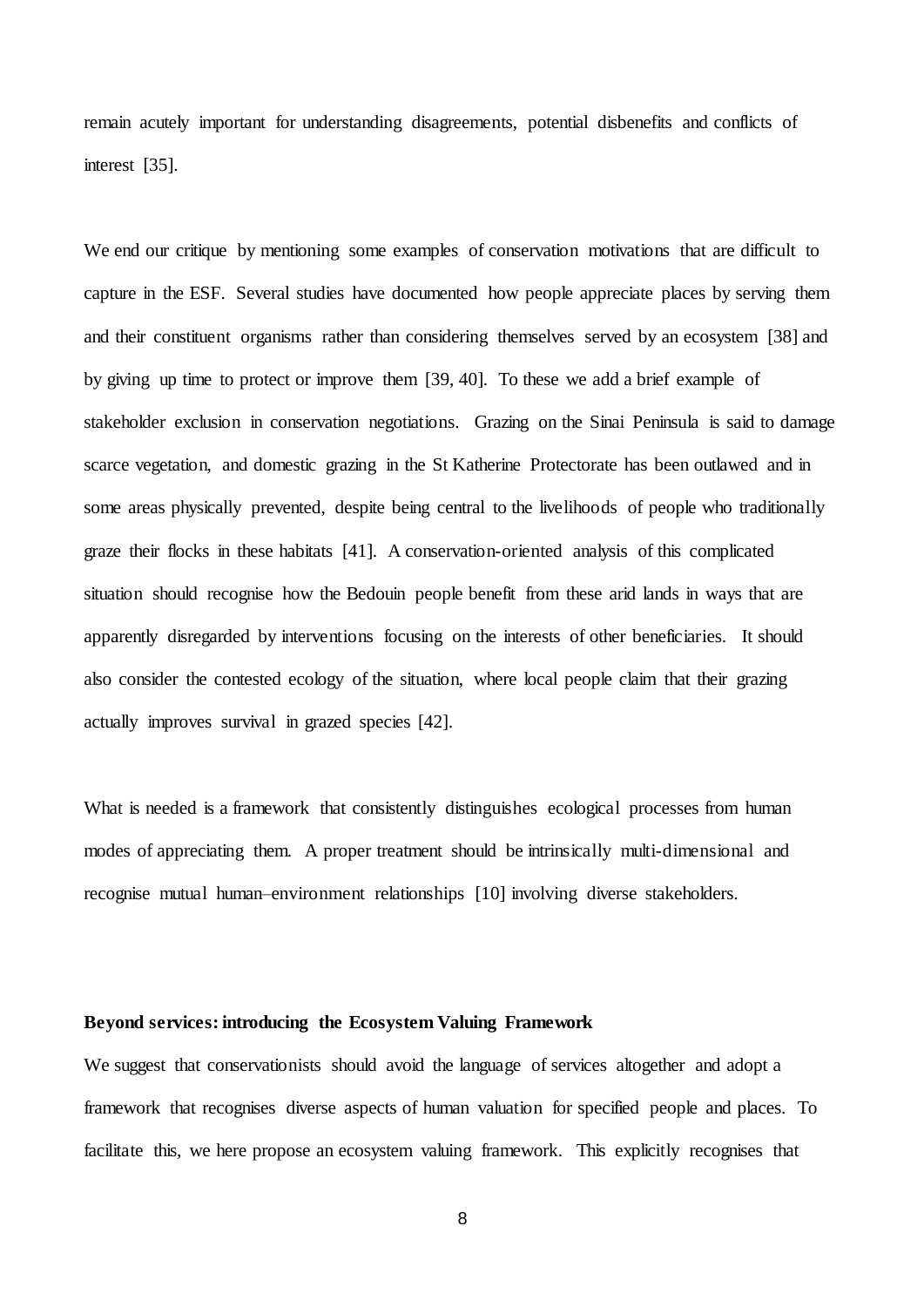human experience provides the starting point for analysing the full range of ways in which ecosystems may be appreciated. This may be seen as a strategy of developing the 'cultural services' category; in closing we will briefly consider what can still be done with the popular approach of starting with ecological processes.

To understand ecosystem valuation we ideally need a comprehensive set of logically-distinct possible ways in which people may value natural places, and we find a candidate suite of axes in aspectual theory. This philosophical framework (Box 1) proposes distinct, mutually-irreducible aspects of reality that are experienced by humans (Table 2). Taking the first three of these aspects as foundational, our proposal is that the remaining 12 aspects (Fig. 1) be used to capture the range of ways in which humans may stand in evaluative relationships with natural places. These 12 dimensions collectively cover ecological, cognitive, communal and ideological aspects of valuation, and there are philosophical reasons to believe that they are both comprehensive and mutually exclusive (Box 1). For a given real place and a specified stakeholder, then, we ask *how* the stakeholder appreciates the place in these kinds of ways. That is, the aspects are adverbs rather than nouns. Table 2 illustrates how these aspects cover and exceed the range of the ESF.

We suggest that an ecosystem valuing framework (EVF) such as this provides the flexibility and simplicity needed for handling a complex multidimensional problem. It is designed to maintain the pragmatic, pluralistic orientation of the ESF while improving on it in important ways (Box 2). Clearly this proposal calls for considerable inter-disciplinary collaboration and public engagement. Fig. 1 suggests how each of the 12 aspects tends to be the focal concern of a particular group of stakeholders, and how it connects with a recognised category of value.

# **Outlook**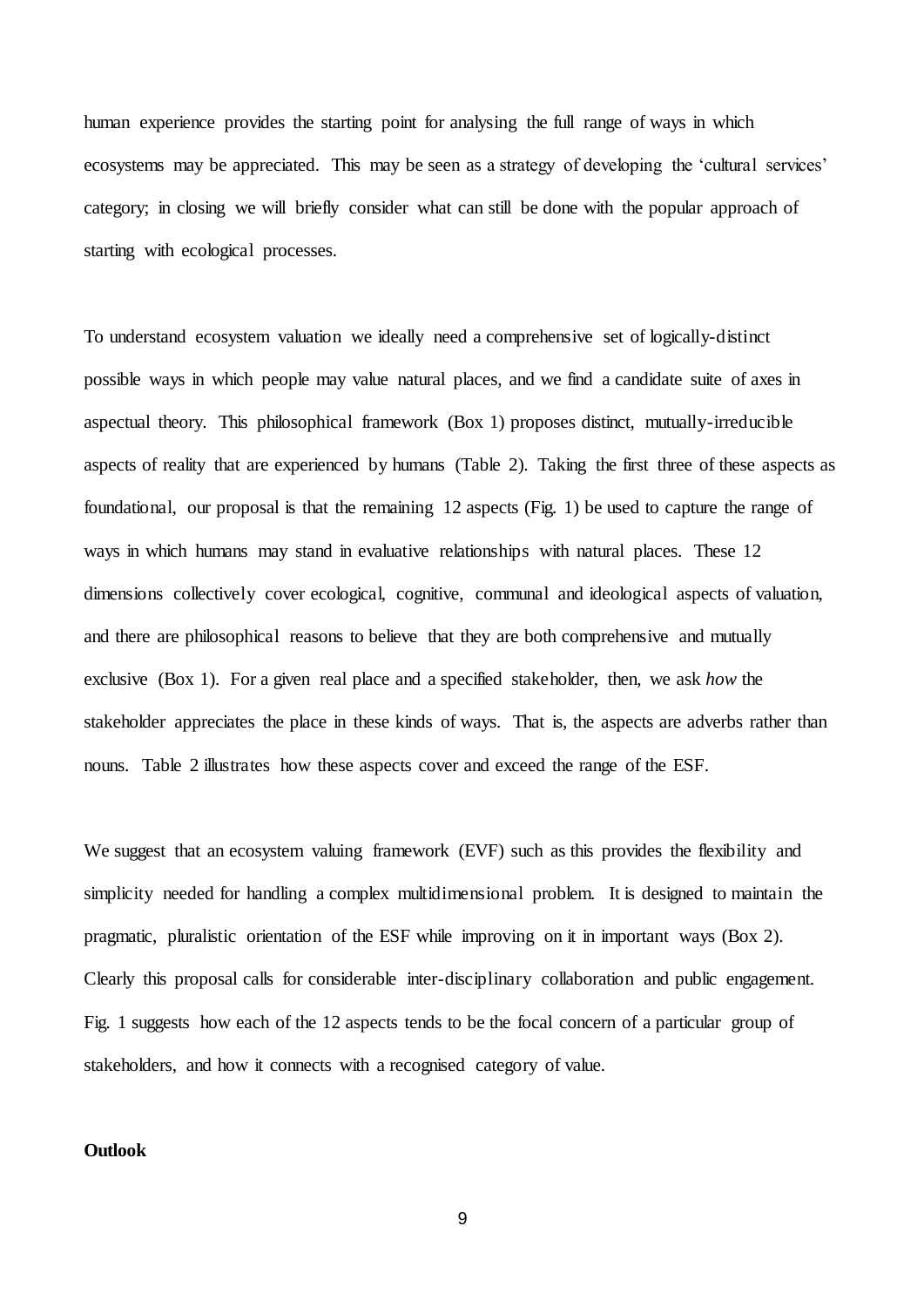There are several further reasons why the EVF should have intuitive appeal for scientists, policymakers and practitioners. First, it has the potential to meet various recommendations previously made for implementation of the ESF, including resilience, promotion of interdisciplinary collaboration and involvement of stakeholders [\[11\]](#page-11-10), focus on direct human encounters with ecosystems and attention to both local and off-site effects [\[43\]](#page-13-2). Second, the EVF should function well in non-Western cultures (often found in parts of the world of great conservation importance [\[38\]](#page-12-21)) by downplaying the 'humans vs. nature' [\[44\]](#page-13-3) and 'cultural vs. material' [\[36\]](#page-12-19) dualisms typical of Western worldviews and recognising instead how people's cultural identity and well-being may be closely bound up in relationships with the non-human world [\[10\]](#page-11-9). Finally, the independent philosophical foundations of the EVF should give confidence in its robustness and universal validity. Adopting the twelve aspects of valuation would provide a standard that should assist in comparison among studies, although ongoing work will be required to apply them through developing protocols and metrics (see Outstanding Questions).

In focusing on human experience, an EVF might be seen as aloof from natural science research [\[45\]](#page-13-4). It elicits, however, a more ecological approach as its complement. Focusing instead on a set of ecological processes such as pollination, predation and nutrient cycling, one can examine how these underlie and influence the lives of humans and other animals in diverse ways. Such ecological effects analyses, as we might call them, align with the notions of supporting services and natural capital. They would include many of the biophysical ES valuations already popular with ecologists [\[46\]](#page-13-5), and so the question of how they should contribute to EVF assessments is clearly of pressing importance (see Outstanding Questions). But we believe that this is the correct prioritisation for the concerns of nature conservation and sustainable development, even as convergence is sought among the multiple framings of conservation [\[47\]](#page-13-6). An EVF should provide a more consistent and holistic starting point for most of the applications currently addressed using the ESF, as well as a rationale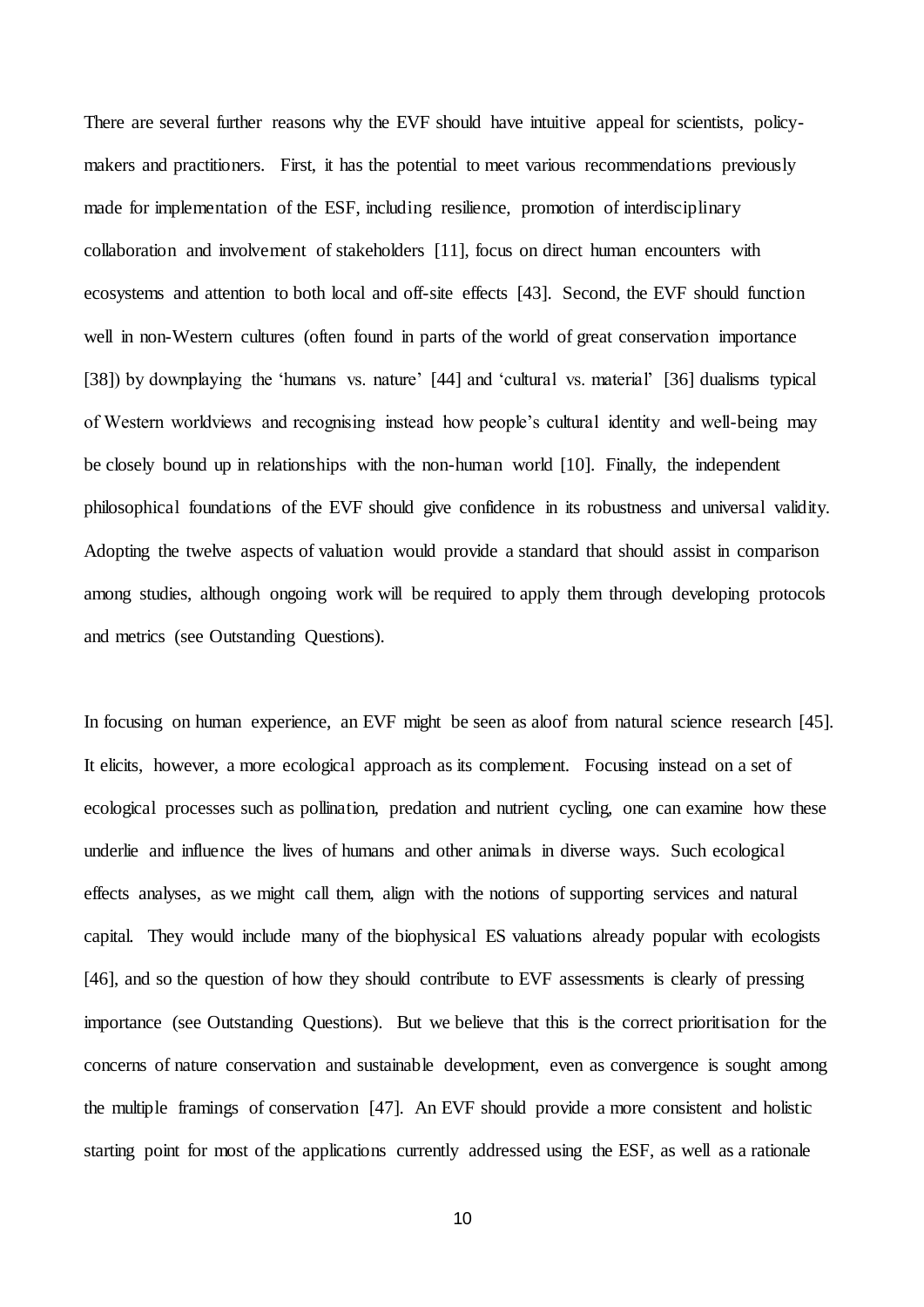for interpreting ecological effects analyses. After all, direct human perception is the foundation of scientific research as well as environmental appreciation.

# **Acknowledgments**

This work was shaped in discussion with Martin Kaonga, Arthur Jones and Deepa Senapathi in a

working group funded by the Marsh Christian Trust and the West Yorkshire School of Christian

Studies. We are grateful to Jonathan Chaplin, Paul Craze and an anonymous reviewer for comments

on a draft.

# **References**

<span id="page-11-1"></span><span id="page-11-0"></span>1 Pearson, R.G. (2016) Reasons to Conserve Nature. *Trends in Ecology & Evolution* 31, 366-371 2 Lélé, S.*, et al.* (2013) Ecosystem services: origins, contributions, pitfalls, and alternatives. *Conserv. Soc.* 11, 343-358

<span id="page-11-2"></span>3 Schröter, M.*, et al.* (2014) Ecosystem services as a contested concept: A synthesis of critique and counter-arguments. *Conserv. Lett.* 7, 514-523

<span id="page-11-3"></span>4 Silvertown, J. (2015) Have Ecosystem Services Been Oversold? *Trends in Ecology & Evolution* 30, 641–648

<span id="page-11-4"></span>5 Mace, G.M.*, et al.* (2012) Biodiversity and ecosystem services: a multilayered relationship. *Trends in Ecology & Evolution* 27, 19-26

<span id="page-11-5"></span>6 Wilson, K.A. and Law, E.A. (2016) How to Avoid Underselling Biodiversity with Ecosystem Services: A Response to Silvertown. *Trends in Ecology & Evolution* 31, 332-333

<span id="page-11-6"></span>7 Potschin, M.B.*, et al.* (2016) Have Ecosystem Services Been Oversold? A Response to Silvertown. *Trends in Ecology & Evolution* 31, 334-335

<span id="page-11-7"></span>8 Schroter, M. and van Oudenhoven, A.P.E. (2016) Ecosystem Services Go Beyond Money and Markets: Reply to Silvertown. *Trends in Ecology & Evolution* 31, 333-334

<span id="page-11-8"></span>9 anonymous (2012) The Natural Capital Declaration. [www.naturalcapitaldeclaration.org/the](http://www.naturalcapitaldeclaration.org/the-declaration/)[declaration/](http://www.naturalcapitaldeclaration.org/the-declaration/)

<span id="page-11-10"></span><span id="page-11-9"></span>10 Chan, K.M.A.*, et al.* (2016) Why protect nature? Rethinking values and the environment. *Proceedings of the National Academy of Sciences of the United States of America* 113, 1462-1465 11 Nahlik, A.M.*, et al.* (2012) Where is the consensus? A proposed foundation for moving ecosystem service concepts into practice. *Ecological Economics* 77, 27-35

<span id="page-11-12"></span><span id="page-11-11"></span>12 Daily, G. (1997) *Nature's Services: Societal Dependence On Natural Ecosystems*. Island Press 13 UK National Ecosystem Assessment (2011) The UK National Ecosystem Assessment Technical Report. UNEP-WCMC

<span id="page-11-13"></span>14 Millennium Ecosystem Assessment (2003) Ecosystems and Human Well-being: A Framework for Assessment. Island Press

<span id="page-11-14"></span>15 Costanza, R.*, et al.* (1997) The value of the world's ecosystem services and natural capital. *Nature* 387, 253-260

<span id="page-11-15"></span>16 Danley, B. and Widmark, C. (2016) Evaluating conceptual definitions of ecosystem services and their implications. *Ecological Economics* 126, 132-138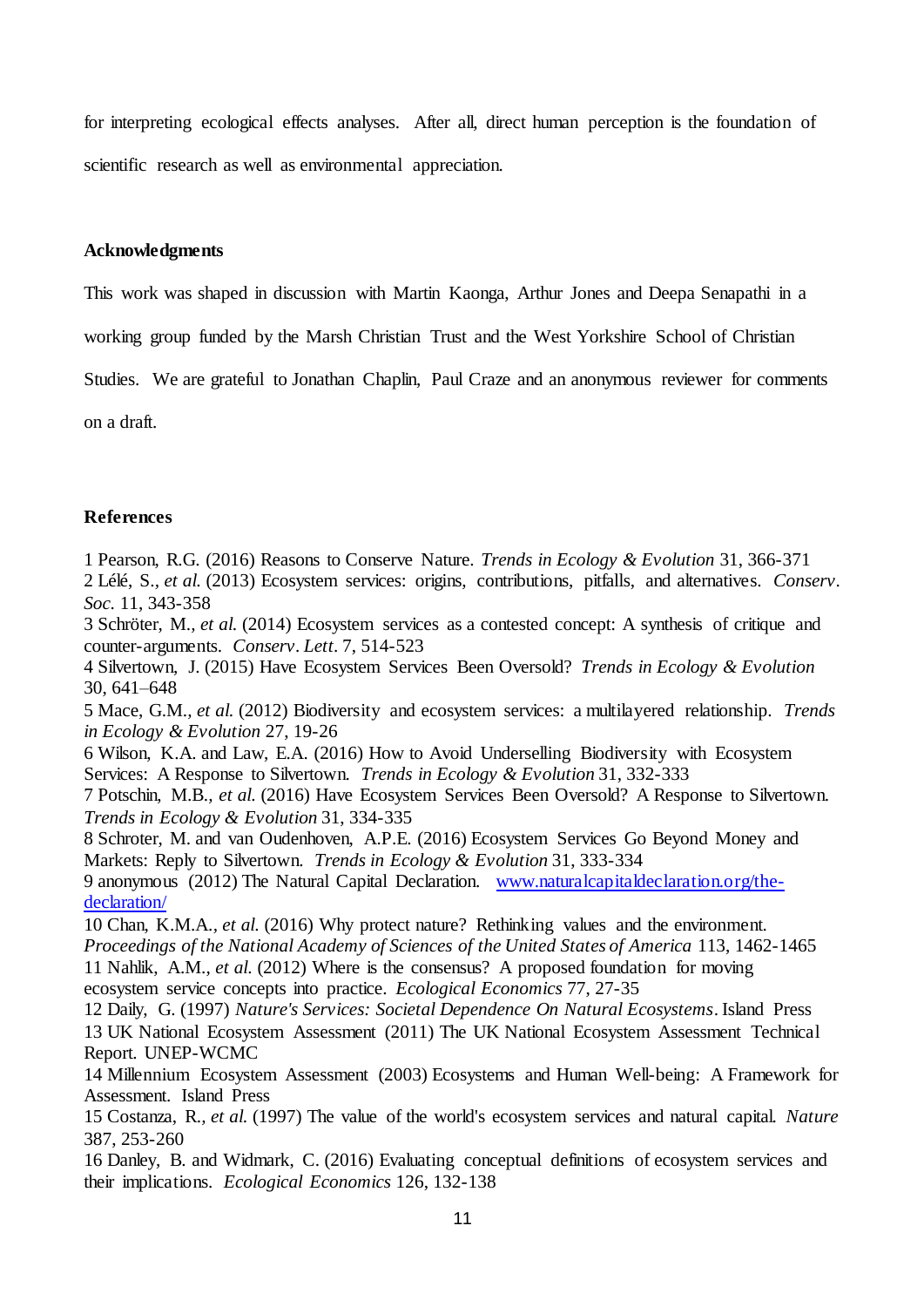<span id="page-12-0"></span>17 Fisher, B.*, et al.* (2009) Defining and classifying ecosystem services for decision making. *Ecol. Econ.* 68, 643-653

<span id="page-12-1"></span>18 Costanzo, A. and Barberi, P. (2014) Functional agrobiodiversity and agroecosystem services in sustainable wheat production. A review. *Agronomy for Sustainable Development* 34, 327-348

<span id="page-12-2"></span>19 Eigenbrod, F.*, et al.* (2009) Ecosystem service benefits of contrasting conservation strategies in a human-dominated region. *Proceedings of the Royal Society B-Biological Sciences* 276, 2903-2911 20 Nations, U. (1992) Convention on Biological Diversity, Article 2: Use of Terms. UNEP [www.cbd.int/convention/articles/default.shtml?a=cbd-02](http://www.cbd.int/convention/articles/default.shtml?a=cbd-02)

<span id="page-12-5"></span><span id="page-12-4"></span><span id="page-12-3"></span>21 Gunton, R.M.*, et al.* (2016) How scalable is sustainable intensification? *Nature Plants* 2, 16065 22 Millennium Ecosystem Assessment (2005) Ecosystems and Human Well-being: Synthesis. Island Press

<span id="page-12-6"></span>23 Haines-Young, R. and Potschin, M. (2013) Common International Classification of Ecosystem Services (CICES): Consultation on Version 4, Aug-Dec 2012.

<span id="page-12-7"></span>24 Kirchner, J.W. (2002) The Gaia hypothesis: Fact, theory, and wishful thinking. *Clim. Change* 52, 391-408

<span id="page-12-8"></span>25 Lovelock, J.E. and Margulis, L. (1974) Atmospheric homeostasis by and for the biosphere: the Gaia hypothesis. *Tellus* 26, 2-10

<span id="page-12-10"></span><span id="page-12-9"></span>26 Cardinale, B.J.*, et al.* (2012) Biodiversity loss and its impact on humanity. *Nature* 486, 59-67 27 Chan, K.M.A.*, et al.* (2012) Rethinking ecosystem services to better address and navigate cultural values. *Ecological Economics* 74, 8-18

<span id="page-12-11"></span>28 Cooper, N.*, et al.* (in press) Aesthetic and spiritual values of ecosystems: Recognising the ontological and axiological plurality of cultural ecosystem 'services'. *Ecosyst. Serv.*

<span id="page-12-12"></span>29 Spash, C.L. and Vatn, A. (2006) Transferring environmental value estimates: Issues and alternatives. *Ecological Economics* 60, 379-388

<span id="page-12-13"></span>30 Cowling, R.M.*, et al.* (2008) An operational model for mainstreaming ecosystem services for implementation. *Proceedings of the National Academy of Sciences of the United States of America* 105, 9483-9488

<span id="page-12-14"></span>31 Fischer, A. and Eastwood, A. (2016) Coproduction of ecosystem services as human-nature interactions: An analytical framework. *Land Use Pol.* 52, 41-50

<span id="page-12-15"></span>32 Spangenberg, J.H.*, et al.* (2014) Provision of ecosystem services is determined by human agency, not ecosystem functions. Four case studies. *International Journal of Biodiversity Science, Ecosystem Services & Management* 10, 40-53

<span id="page-12-16"></span>33 Darvill, R. and Lindo, Z. (2016) The inclusion of stakeholders and cultural ecosystem services in land management trade-off decisions using an ecosystem services approach. *Landscape Ecology* 31, 533-545

<span id="page-12-17"></span>34 Robertson, M. (2012) Measurement and alienation: making a world of ecosystem services. *Trans. Inst. Br. Geogr.* 37, 386-401

<span id="page-12-18"></span>35 Scholte, S.S.K.*, et al.* (2015) Integrating socio-cultural perspectives into ecosystem service valuation: A review of concepts and methods. *Ecological Economics* 114, 67-78

<span id="page-12-19"></span>36 Pröpper, M. and Haupts, F. (2014) The culturality of ecosystem services. Emphasizing process and transformation. *Ecological Economics* 108, 28-35

<span id="page-12-20"></span>37 Kellert, S.R. and Wilson, E.O. (1995) *The Biophilia Hypothesis*. Island Press

<span id="page-12-21"></span>38 Comberti, C.*, et al.* (2015) Ecosystem services or services to ecosystems? Valuing cultivation and reciprocal relationships between humans and ecosystems. *Glob. Environ. Change-Human Policy Dimens.* 34, 247-262

<span id="page-12-23"></span><span id="page-12-22"></span>39 Garcia-Llorente, M.*, et al.* (2016) The value of time in biological conservation and supplied ecosystem services: A willingness to give up time exercise. *Journal of Arid Environments* 124, 13-21 40 Bruyere, B. and Rappe, S. (2007) Identifying the motivations of environmental volunteers. *J. Environ. Plan. Manag.* 50, 503-516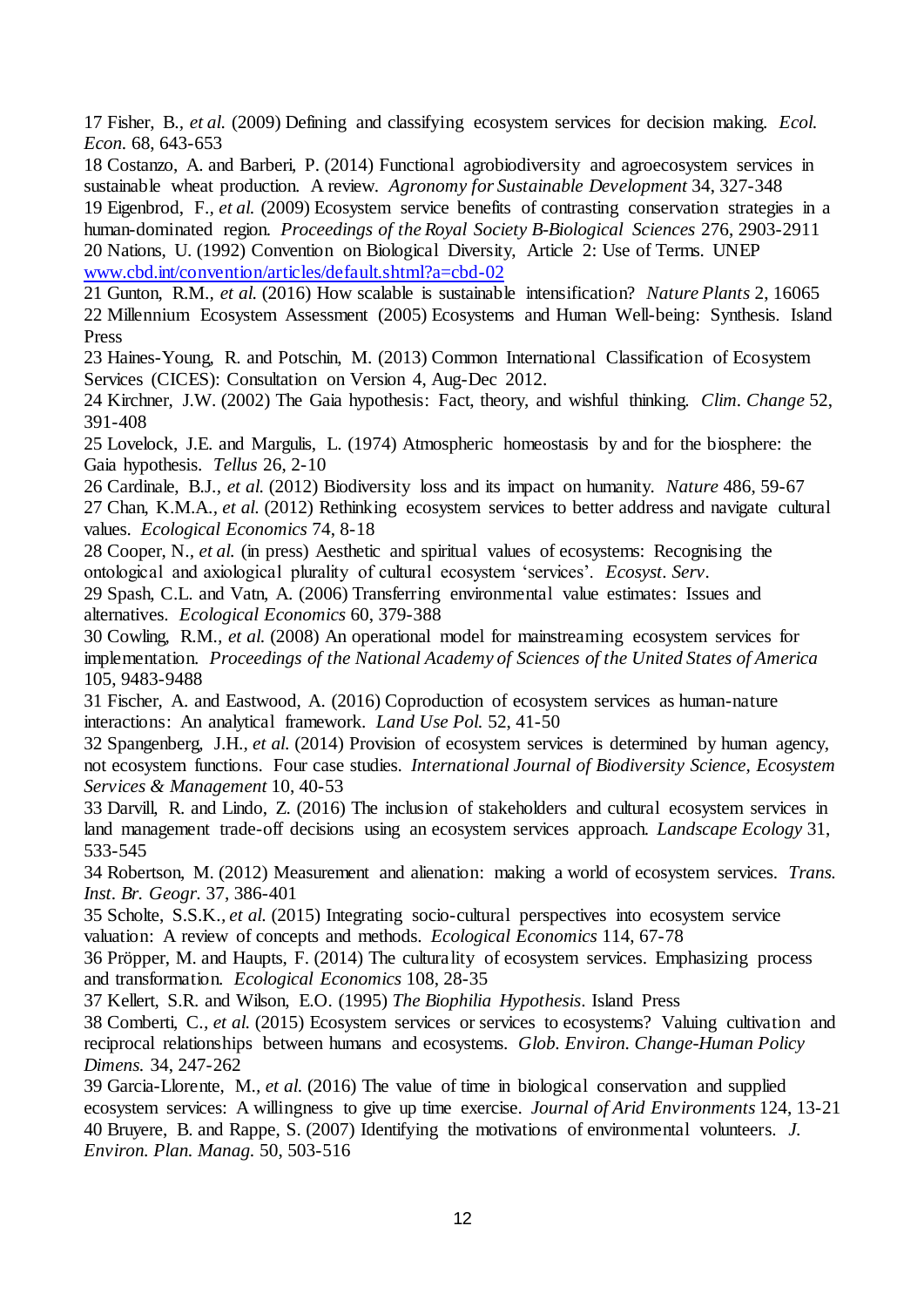<span id="page-13-0"></span>41 Gilbert, H. (2013) 'Bedouin overgrazing' and conservation politics: Challenging ideas of pastoral destruction in South Sinai. *Biological Conservation* 160, 59-69

<span id="page-13-1"></span>42 Thompson, K. and Gilbert, F. (2013) The effects of grazing on the endangered Sinai Thyme (*Thymus decussatus*) in a hyper-arid environment. *J. Arid. Environ.* 99, 14-22

<span id="page-13-2"></span>43 Seppelt, R.*, et al.* (2011) A quantitative review of ecosystem service studies: approaches,

shortcomings and the road ahead. *Journal of Applied Ecology* 48, 630-636

<span id="page-13-3"></span>44 Schroeder, H.W. (2007) Place experience, gestalt, and the human-nature relationship. *J. Environ. Psychol.* 27, 293-309

<span id="page-13-4"></span>45 Bohan, D.A.*, et al.* (2016) Networking our way to better ecosystem service provision. *Trends in Ecology & Evolution* 31, 105-115

<span id="page-13-5"></span>46 Natural Capital Project (2012) InVEST. <http://www.naturalcapitalproject.org/>

<span id="page-13-6"></span>47 Mace, G.M. (2014) Whose conservation? *Science* 345, 1558-1560

<span id="page-13-7"></span>48 Dooyeweerd, H. (1953) *A New Critique of Theoretical Thought: The General Theory of the Modal Spheres*. H.J. Paris

49 Dooyeweerd, H. (1979) *Roots of Western Culture: Pagan, Secular and Christian options*. Wedge 50 Ouweneel, W. (2014) *Wisdom for Thinkers: An Introduction to Christian Philosophy*. Paideia Press / Reformational Pub Project

51 Clouser, R.A. (2005) *The Myth of Religious Neutrality: An essay on the hidden role of religious beliefs in theories*.

52 Jax, K.*, et al.* (2013) Ecosystem services and ethics. *Ecological Economics* 93, 260-268 53 Orsi, F. (2015) *Value Theory*. Bloomsbury Publishing

54 Thomson, J.J. (1997) The right and the good. *J. Philos.* 94, 273-298

55 Anderson, E. (1995) *Value in Ethics and Economics*. Harvard University Press

56 UN Sustainable Development Platform (2015) Transforming Our World: The 2030 Agenda for Sustainable Development.

<span id="page-13-8"></span>57 Kopnina, H. (2012) The Lorax complex: Deep ecology, ecocentrism and exclusion. *Journal of Integrative Environmental Sciences* 9, 235-254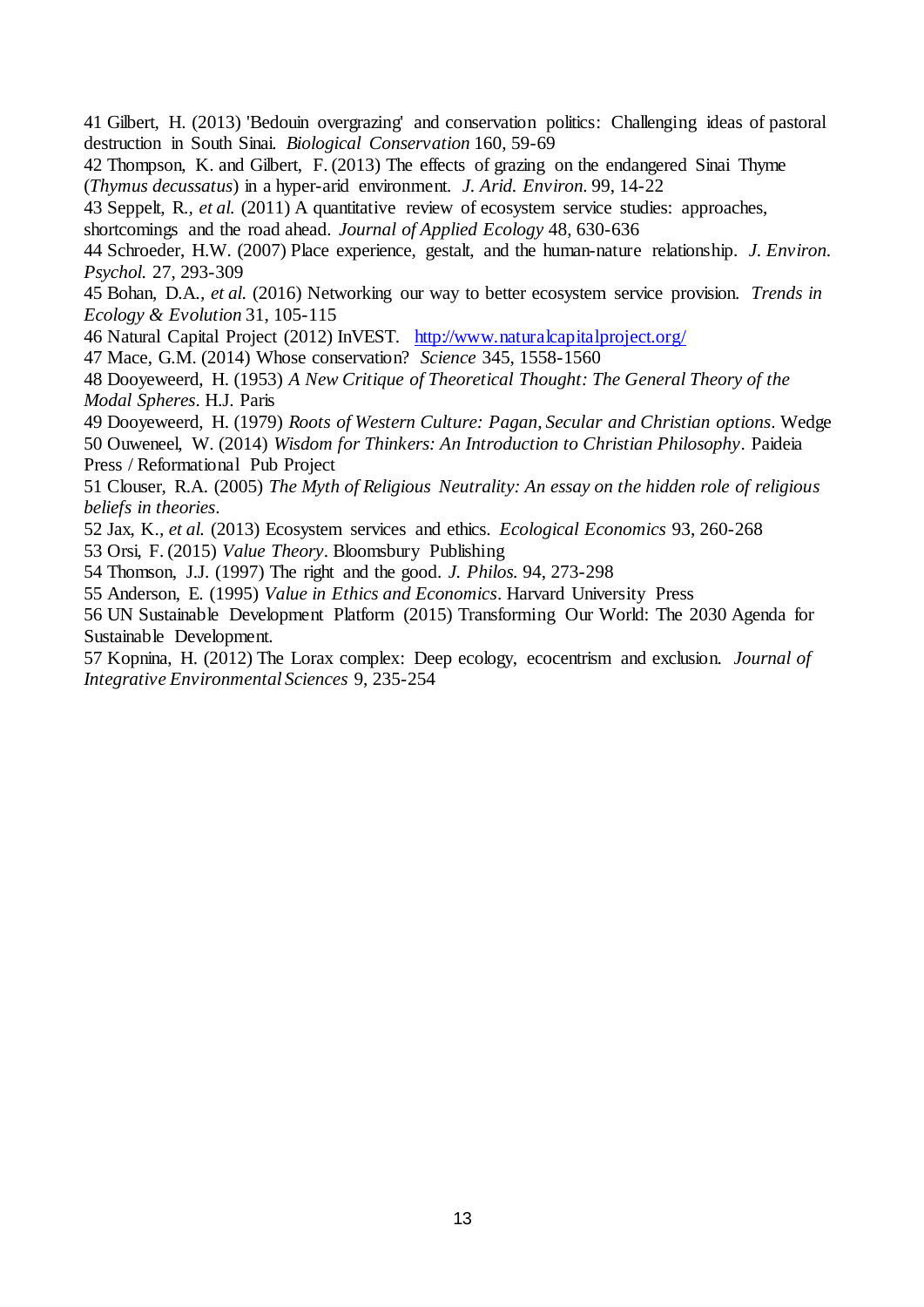Table 1: A selection of ecosystem services and their qualification under some prominent definitions  $(1 =$ qualifies;  $0 =$  does not;  $? =$  may qualify in some situations). The last three rows are counterfactual test cases: phenomena that are not (to our knowledge) considered as ES yet appear to fulfil some of the definitions.

| <b>Ecosystem service</b>              | is an ecological | is an ecological    | is a human     |
|---------------------------------------|------------------|---------------------|----------------|
|                                       | process/function | output/contribution | benefit        |
| Insect pollination <sup>a</sup>       |                  | $\mathbf{0}$        | $\overline{0}$ |
| Climate-change reduction <sup>a</sup> |                  | 9                   | 0              |
| Soil formation <sup>a</sup>           | 1                |                     | 0              |
| Water supply                          | $_{0}$           |                     |                |
| Food provision                        | 0                |                     |                |
| Recreation (opportunity)              | 0                | 0                   |                |
| *Insect reproduction                  |                  | ?                   | 0              |
| *Photosynthetic release of oxygen b   | 1                | 1                   | 1              |
| *Profit from rising timber prices     | 0                | ?                   |                |

<sup>a</sup>While not themselves human benefits, these three items may lead to benefits. Yet the first two may clearly also lead to human disbenefits: some destructive species rely on insect pollination, and some people stand to benefit from climate change.

<sup>b</sup> Our Web of Science search in July 2016 did yield 15 empirical studies (all of Chinese sites) that considered oxygen production, which was dropped from the Millennium Assessment's list of examples between [14] and [22].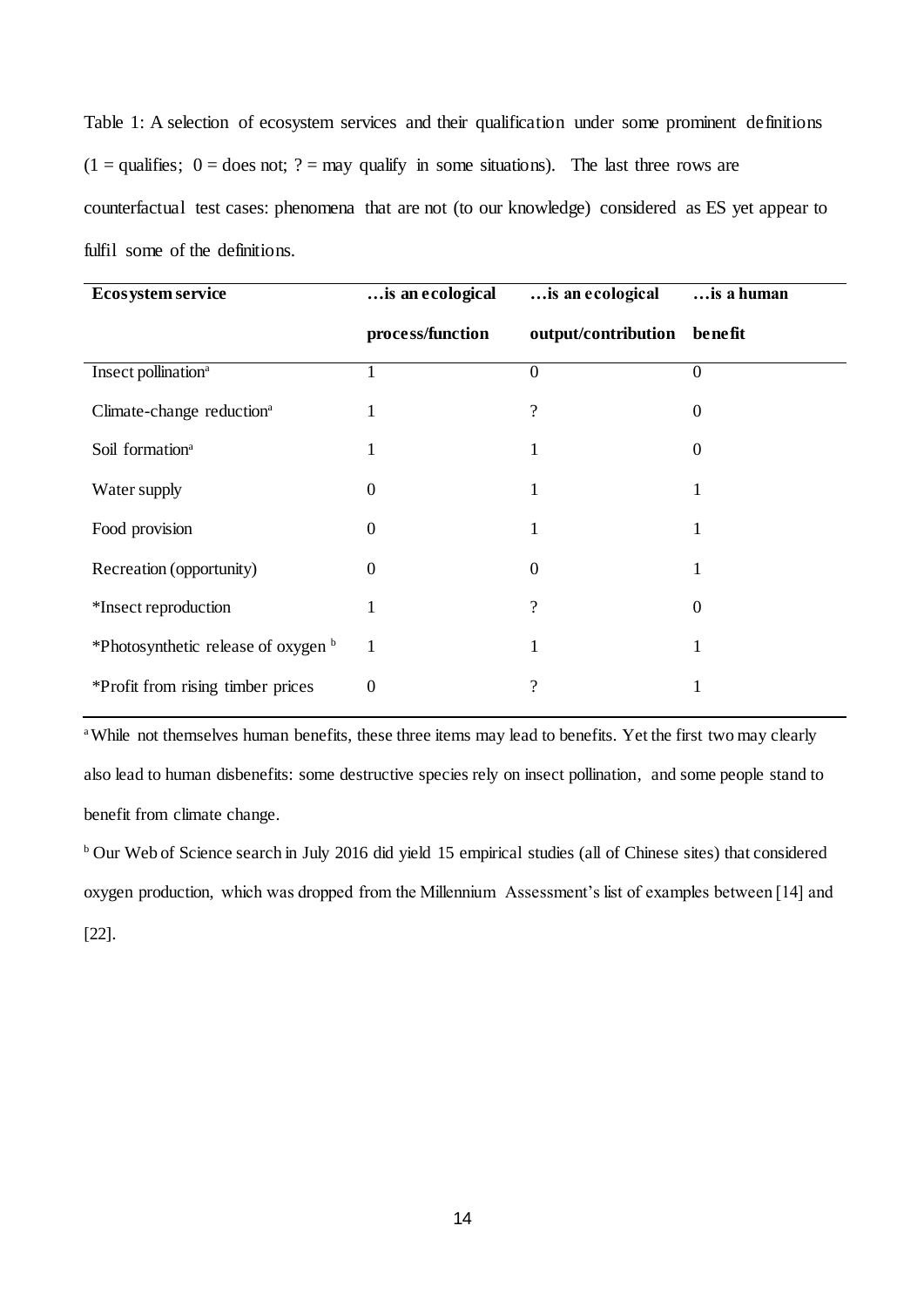Table 2. Aspects of experience, with examples for human functioning in each, correlated academic disciplines for collaboration, typical evaluative questions that should be asked concerning a natural site, and examples of specific variables to assess (drawn from the ESF where possible).

| Aspect of             | Human functioning                                   | Academic          | Typical evaluative                      | Typical questions of | Examples of quantities and related |
|-----------------------|-----------------------------------------------------|-------------------|-----------------------------------------|----------------------|------------------------------------|
| experience            | (examples)                                          | disciplines       | questions (normative                    | reflexive valuation  | ES (italicised), with relevant     |
|                       |                                                     |                   | words in bold)                          |                      | stakeholders                       |
| Foundational aspects: |                                                     |                   |                                         |                      |                                    |
| Numerical             | Counting                                            | Mathematics       | Basis of quantification                 |                      |                                    |
| Spatial               | Measuring                                           | Geometry          | Basis of geographical considerations    |                      |                                    |
| Kinetic               | Traversing                                          | Classical physics | Basis of evaluating movement and change |                      |                                    |
|                       | Ecological values (relevant to animals in general): |                   |                                         |                      |                                    |
| Physical              | Sheltering; Resource- Physics, Chemistry            |                   | How does this site                      |                      | Climate/watershed regulation for   |
|                       | extracting                                          |                   | protect us?                             |                      | those at risk. Fuel provision      |
| <b>Biotic</b>         | Eating                                              | Biology, Ecology  | How does it sustain                     |                      | Food provision for consumers       |
|                       |                                                     |                   | us?                                     |                      |                                    |
| Sensory               | Feeling; Hearing;                                   | Psychology,       | How <b>comfortable</b> is it            |                      | Noise regulation, Health benefits  |
|                       | Seeing                                              | Medicine          | to us?                                  |                      | for local residents                |
|                       | Cognitive values (relevant to individual humans):   |                   |                                         |                      |                                    |

Analytical Distinguishing Philosophy, Maths How **diverse** is the

vegetation to us? How **distinct** are we from the site?

*Biodiversity, habitat distinctiveness* for naturalists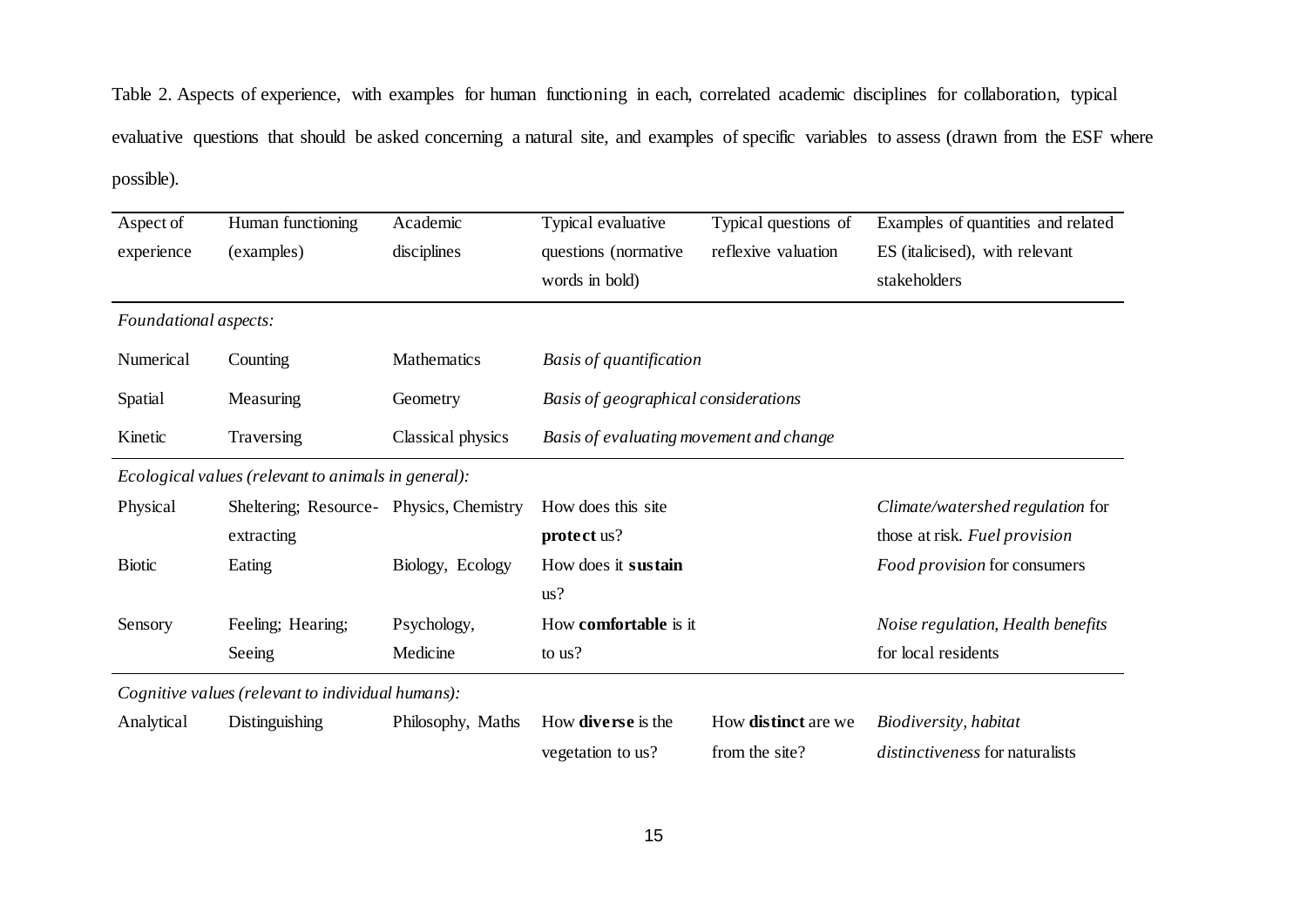| Formative           | Developing; Teaching Historical studies, |                  | How richly <b>developed</b> How can we <b>develop</b> |                                     | Educational opportunities for local                          |  |
|---------------------|------------------------------------------|------------------|-------------------------------------------------------|-------------------------------------|--------------------------------------------------------------|--|
|                     |                                          | Engineering,     | is the site?                                          | ourselves in it?                    | people                                                       |  |
|                     |                                          | Education        |                                                       |                                     |                                                              |  |
| Symbolic            | Communicating;                           | Linguistics,     | How <b>meaningful</b> is                              | How do we get                       | Information functions (e.g. on food                          |  |
|                     | Naming                                   | Cultural studies | the site to us?                                       | information from it?                | supply) for land-based people                                |  |
| Communal values:    |                                          |                  |                                                       |                                     |                                                              |  |
| Social              | Respecting                               | Sociology        | How socially                                          | How well can we                     | Shared recreational opportunities                            |  |
|                     |                                          |                  | appropriate is the site                               | socialise at the site?              | for locals, tourists, etc.                                   |  |
|                     |                                          |                  | to us?                                                |                                     |                                                              |  |
| Economic            | Choosing; Trading;                       | Economics        | How <b>valuable</b> is the                            |                                     | How do we <b>prioritise</b> Economic opportunities for local |  |
|                     | Optimising                               |                  | site to us?                                           | the site? <sup>a</sup>              | people/investors                                             |  |
| Aesthetic           | Appreciating; Joking                     | Arts, Design     | How beautiful is the                                  | How do we <b>enjoy</b> the          | Artistic inspiration, leisure                                |  |
|                     |                                          |                  | site to us?                                           | site?                               | <i>opportunities</i> for tourists, etc                       |  |
| Ideological values: |                                          |                  |                                                       |                                     |                                                              |  |
| Jural               | Allocating; Doing                        | Law, Politics    | What do we deserve                                    | What do we owe                      | Benefits ( <i>climate regulation</i> , etc)                  |  |
|                     | one's duty                               |                  | from the site?                                        | others from the site? $\frac{b}{b}$ | for other people                                             |  |
| Altruistic          | Caring; Loving                           | Ethics           | How <b>caring</b> are we of                           | How does it enable us               | Conservation action by volunteers                            |  |
|                     |                                          |                  | the site?                                             | to love/care?                       |                                                              |  |
| Certitudinal        | Trusting; Knowing                        | Religious and    | How transcendental                                    | How do we know                      | Spiritual services for interested                            |  |
|                     |                                          | cultural studies | does the site seem?                                   | ourselves here?                     | parties                                                      |  |
|                     |                                          |                  |                                                       |                                     |                                                              |  |

<sup>a</sup> This is one of the typical aims of a whole ecosystem valuation exercise.

<sup>b</sup> This question should bring in concern for future generations and hence sustainability.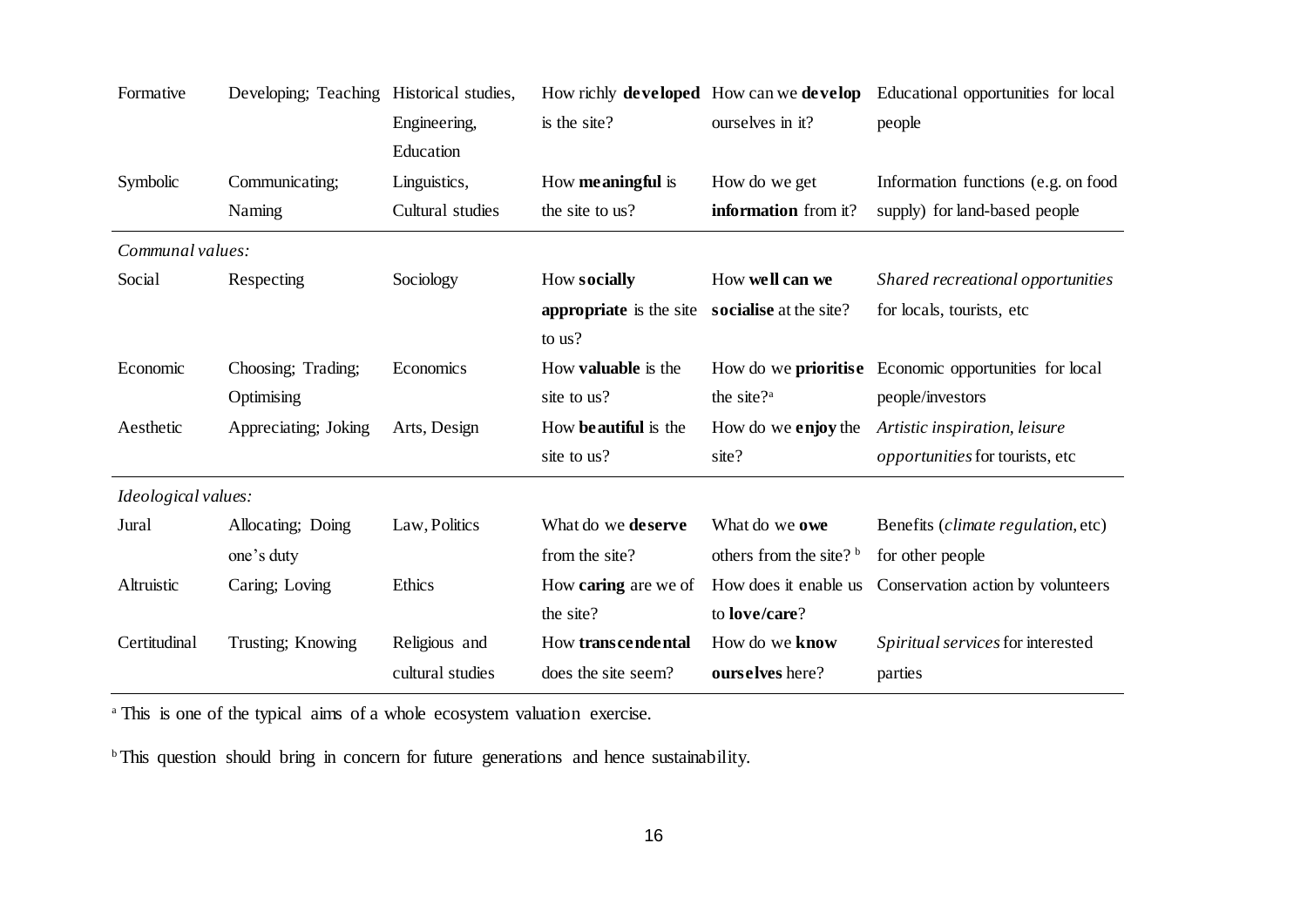

**Figure 1:** The suite of aspects for valuing ecosystems is shown as rays emanating from an ecosystem (site) of interest, with the physical (reading clockwise) and certitudinal (reading anticlockwise) as alternative foundations of interpretation (Box 2). Although written as adjectives to save space, the aspect labels should be converted to adverbs: "Physically how does stakeholder S value place P?" etc. The ecological category is indicated in green, cognitive in blue, communal in red and ideological in purple. Examples of stakeholders specialising in each kind of valuation are named in boxes, and some categories of value associated with each aspect around the periphery. An assessment ought to consider all the aspects for (i) a specific place and relevant stakeholders, or (ii) specific stakeholders and all relevant places.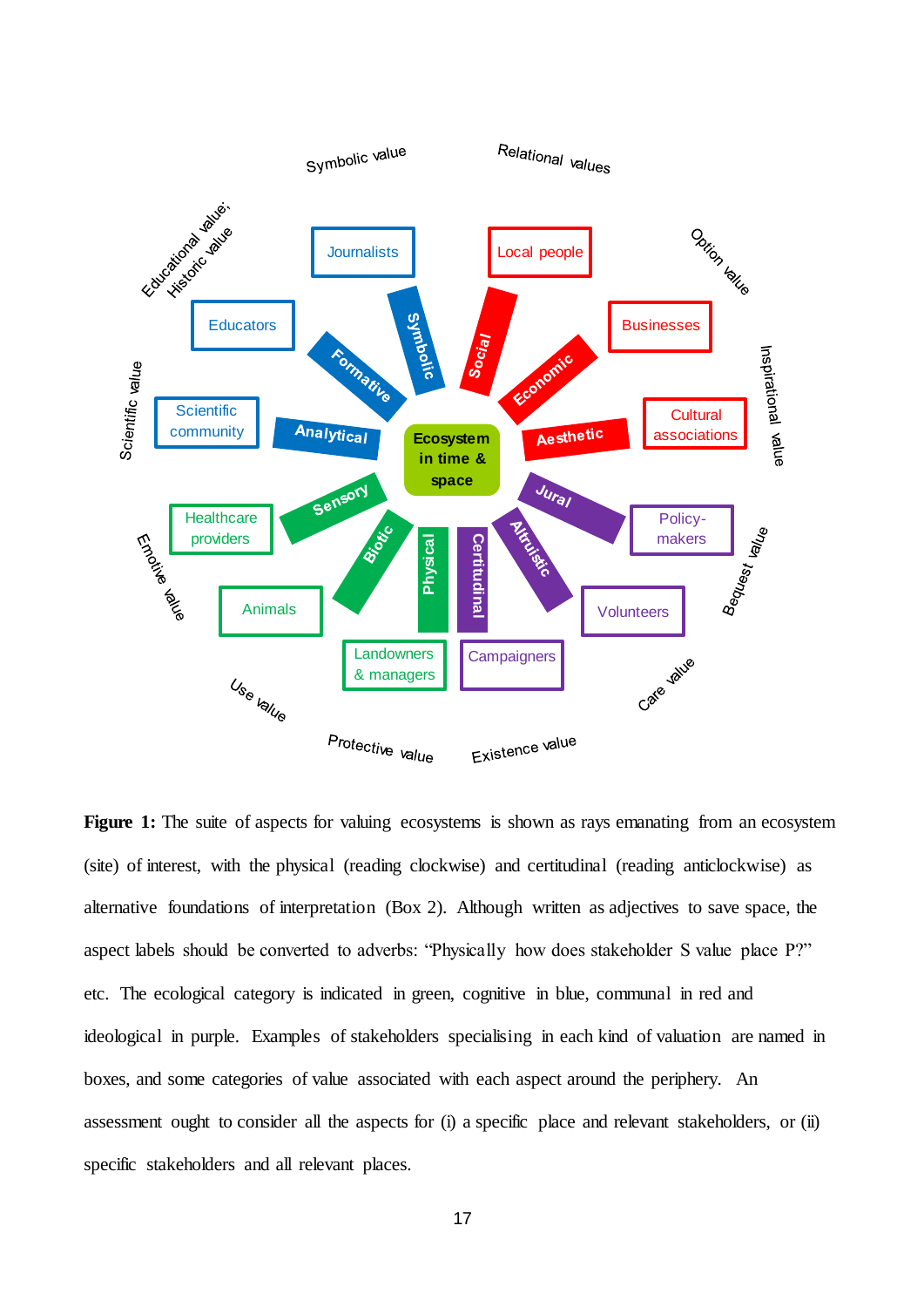#### **Glossary**

- Aspect: In aspectual theory: a fundamental mode of being and functioning, and a limit to the process of abstraction. Each aspect (of which 14–17 are typically posited) has a core meaning that can be evoked but not defined. In human experience any object functions in all the aspects, each one providing a sphere of meaning in which things are conceptualised. Ethical norms are to be discerned in the analytical and subsequent aspects.
- Certitudinal: In aspectual theory: describing the fundamental notion of certainty, conviction or commitment; the way in which something motivates action.
- Consequentialist: An approach to ethics evaluating the moral rightness of choices by the consequential increase or decrease in goodness brought about by them. Different strands of consequentialism define 'goodness' differently: utilitarianism, for example, classically considers an aggregate of well-being summed across all persons.
- Deontological: An approach to ethics evaluating the moral rightness of choices by their conformity with norms. Deontological ethics is arguably more concerned with right actions than with bringing about a good state of affairs.
- Formative: In aspectual theory: describing the fundamental notion of free creative innovation; the way in which something can be historically new. Dooyeweerd saw differentiation, rather than mere innovation, as the central norm in this aspect.
- Jural: In aspectual theory: describing the fundamental notion of what is due from one party to another; the intuitions of justice and equity that precede and ground any legislation.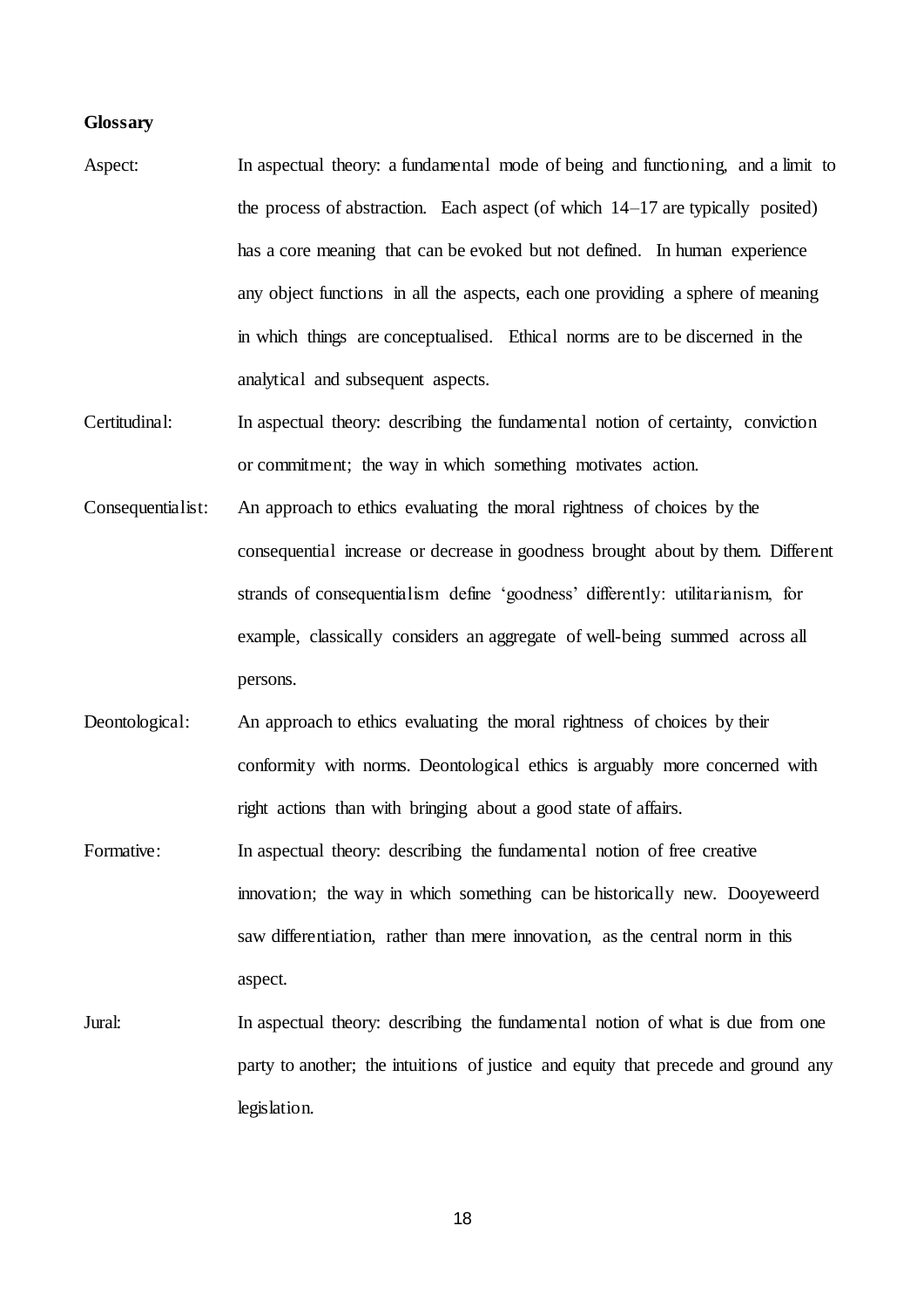# **Box 1: Backgrounds to aspectual theory and value theory**

#### *Aspectual theory:*

Aspectual theory is a postulate of the reformational philosophical tradition, which was established in the first half of the 20th century by Herman Dooyeweerd and Dirk Vollenhoven [49] as an alternative to the dualistic thought that pervades Western culture [50]. It is a phenomenological framework to account for, among other things, how humans abstract from the integral everyday experience of reality and analyse objects or situations by abstracting selected aspects, which can be seen as fundamentally distinct modes of being and functioning [51]. Dooyeweerd and Vollenhoven identified fifteen mutually-irreducible aspects, although such a list is open to empirical revision. Aspects provide an intuitive categorisation of the diversity of meanings that can be ascribed to an object, phenomenon or situation. Reformational philosophy eschews reductionist claims about either an underlying substance ('matter') or social constructivism to explain our shared perceptions and posits instead a suite of natural laws that cause similar aspects and norms to be discernible at all times and across all cultures. Conflating the aspects is a common source of paradoxes, such as Zeno's (reducing the kinetic aspect to the spatial) and Theseus' (conflating the physical aspect with others such as the formative).

Dooyeweerd [49] found specific dependencies among the aspects. Table 2lists them in their order of conceptual dependence (numerical as primary, certitudinal as final), but reading the table from bottom to top indicates an epistemic dependence (certitudinal as fundamental to our thinking, numerical as most peripheral [52]). Thus a comprehensive multi-aspectual assessment by a given stakeholder should have an inner coherence that is lost in combining isolated judgements about, say, the beauty or intrinsic value of a place. Also, since each aspect may be the focus of an academic discipline (Table 2), their integral coherence and mutual irreducibility cautions against attempts to seek an authoritative assessment from any single discipline. On the contrary, inter-disciplinarity is encouraged.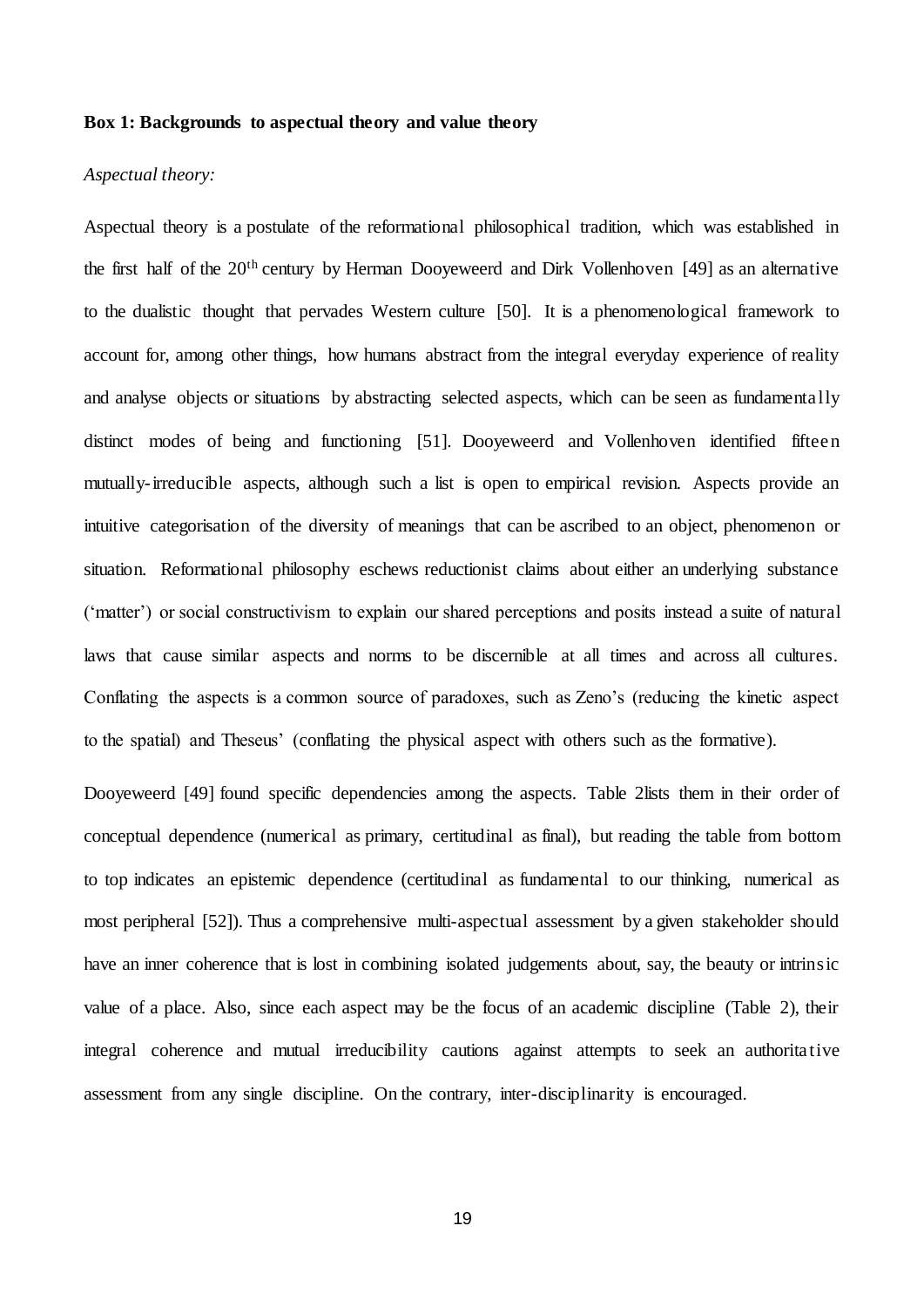## *Value theory:*

Whereas traditional ethical theorising focuses on how a person may choose the "right" course of action, value theory (related to axiology)focuses on how people attribute 'goodness' to different entities or situations according to their properties [53]. While this approach avoids the traditional dichotomy between consequentialist and deontological ethics, it raises its own questions about extrinsic vs intrinsic, and conditional vs unconditional, values [54]. A strand of thought aligned with our proposal sees values as context-dependent. For example, Judith Thomson [55] argues that 'good' is meaningless without a context: one must understand some *way* in which a thing *X* is good, such as "for purpose *P*" or "for the wellbeing of subject *S*" – so that we can understand the contrasting senses of attributions like "good for cane toads" and "good for killing cane toads", as well as divergent forms of goodness such as generosity, justice and beauty. Accepting the fundamental multiplexity of goodness actually makes a consequentialist analysis problematic, since divergent values cannot be reduced to a common currency in order to assess the "best" course of action [56].

Aspectual theory lends itself to this view rather well. Thus the columns of examples in Table 2 may be read as *ways* in which a place may be good *for* particular people and their interests. The alleged comprehensiveness of the suite of aspects suggests that they can encompass all the possible kinds of value that might be invoked in the discourses of conservation and sustainable development.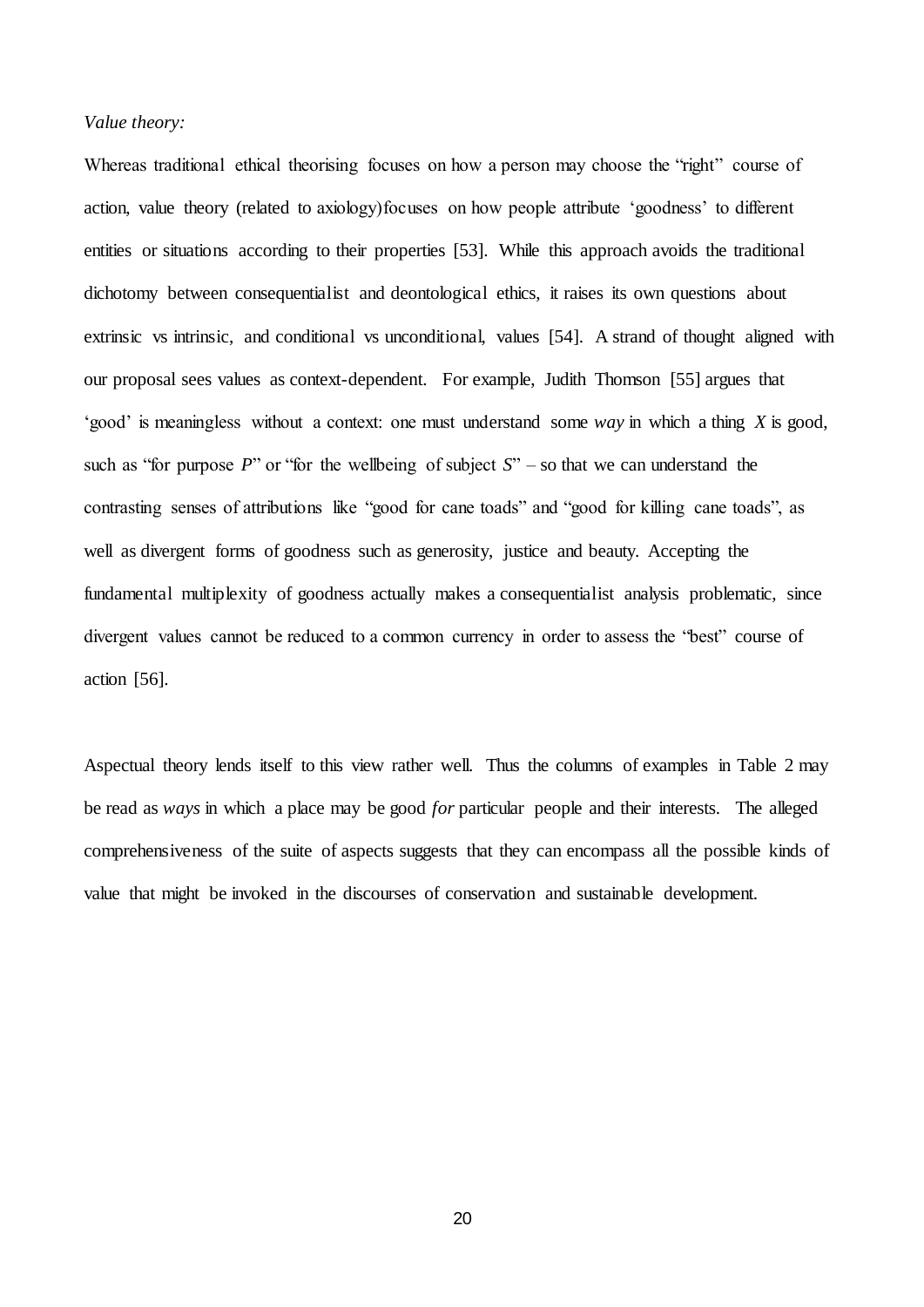#### **Box 2: The Ecosystem Valuing Framework**

The ecosystem valuing framework (EVF) proposed here is a set of 12 categories for a systematic analysis of how specified stakeholders value a place or ecosystem. Each category evokes a distinct aspect of the place, as outlined in Fig. 1 and Table 2. Below is a summary of the framework and some of the advantages it offers over the ESF:

- The EVF is a tool to consider the ways in which sites may be appreciated holistically, without applying the consumeristic category of services: it entails asking 'how' rather than 'what' people appreciate. The starting assumption is that any stakeholder will value any given place to varying degrees (including negatively) in each of the 12 aspects, and an evaluation therefore consists in attributing relative scores on as many as possible of these axes of valuation. They would naturally be presented graphically on a radar diagram.
- It is essential to specify at the outset which stakeholders are being considered. This necessitates consultation or at least empathy (e.g. if any non-human animals' values are to be considered [\[57\]](#page-13-8)). Dialogue and diplomacy may then be required for reaching a consensus for action.
- In practice, evaluations might be either site-focused (e.g. for prioritisation exercises, considering all interested stakeholders) or stakeholder-focused (e.g. for policy development, considering many sites and various spatial and temporal horizons).
- For translating between the ESF and the EVF it may be helpful to conceive of most regulating services initially in terms of the physical aspect of appreciation and of provisioning services in terms of the physical and biotic aspects. However, the EVF does not directly cover the notions of services or benefits: thus timber as a commodity or  $CO<sub>2</sub>$  as a disutility, for example, cannot be directly considered. Meanwhile, the ambiguity of 'cultural services' can be lessened by using the full suite of aspects of appreciation.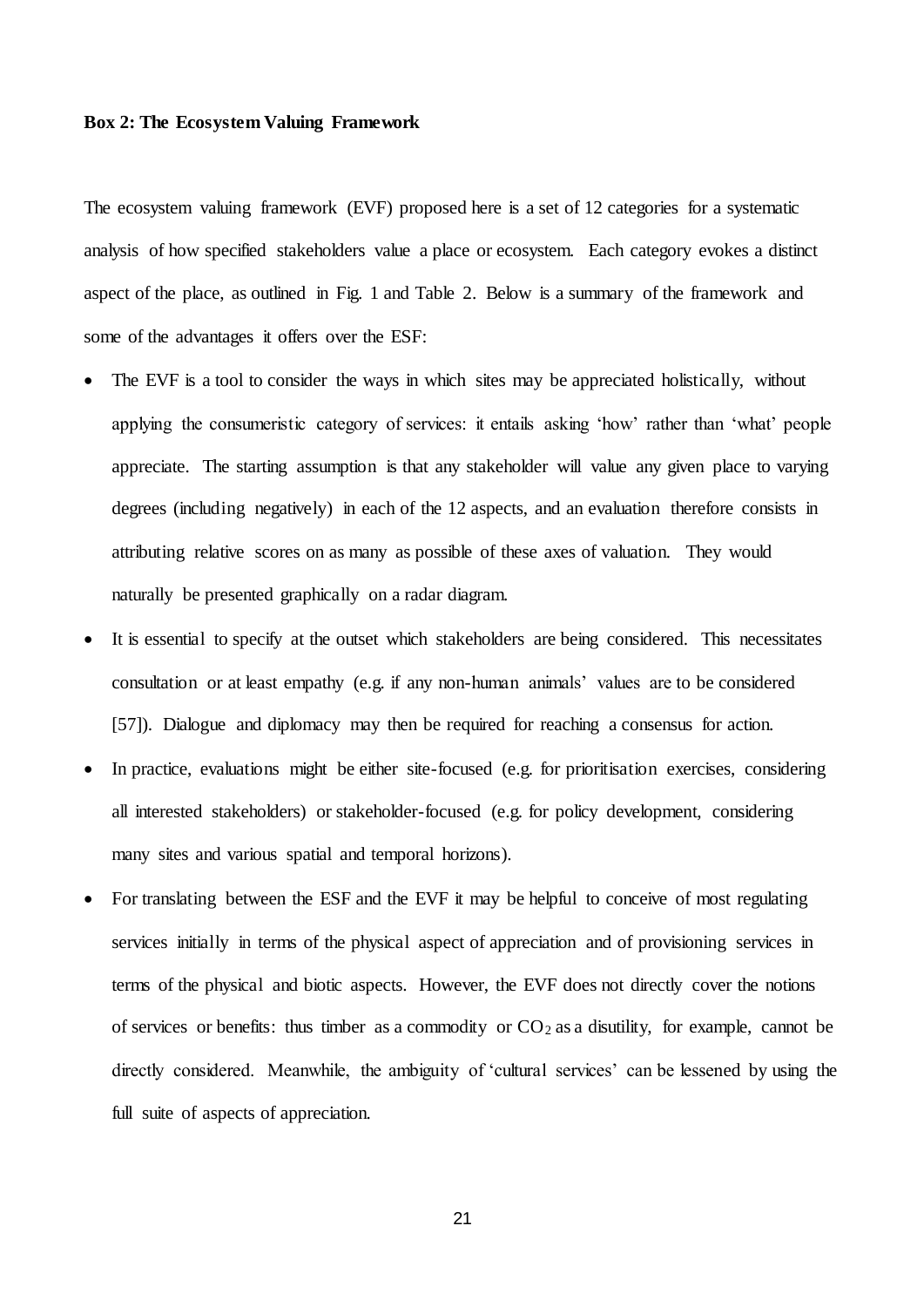- Recognising the coherence among the aspects can help interpret the divergent perspectives of different stakeholders. For example, religious or existential convictions underlying a person's certitudinal and altruistic evaluations may shed light on their evaluations in the preceding aspects.
- The EVF intrinsically makes the normative nature of conservation explicit, facilitating the identification of negative as well as positive considerations, and "maintaining a plurality of values up to the point of decision-making" [\[28\]](#page-12-11). With the EVF, this "plurality of values" can be positivised as "a dozen (or more) evaluative scores".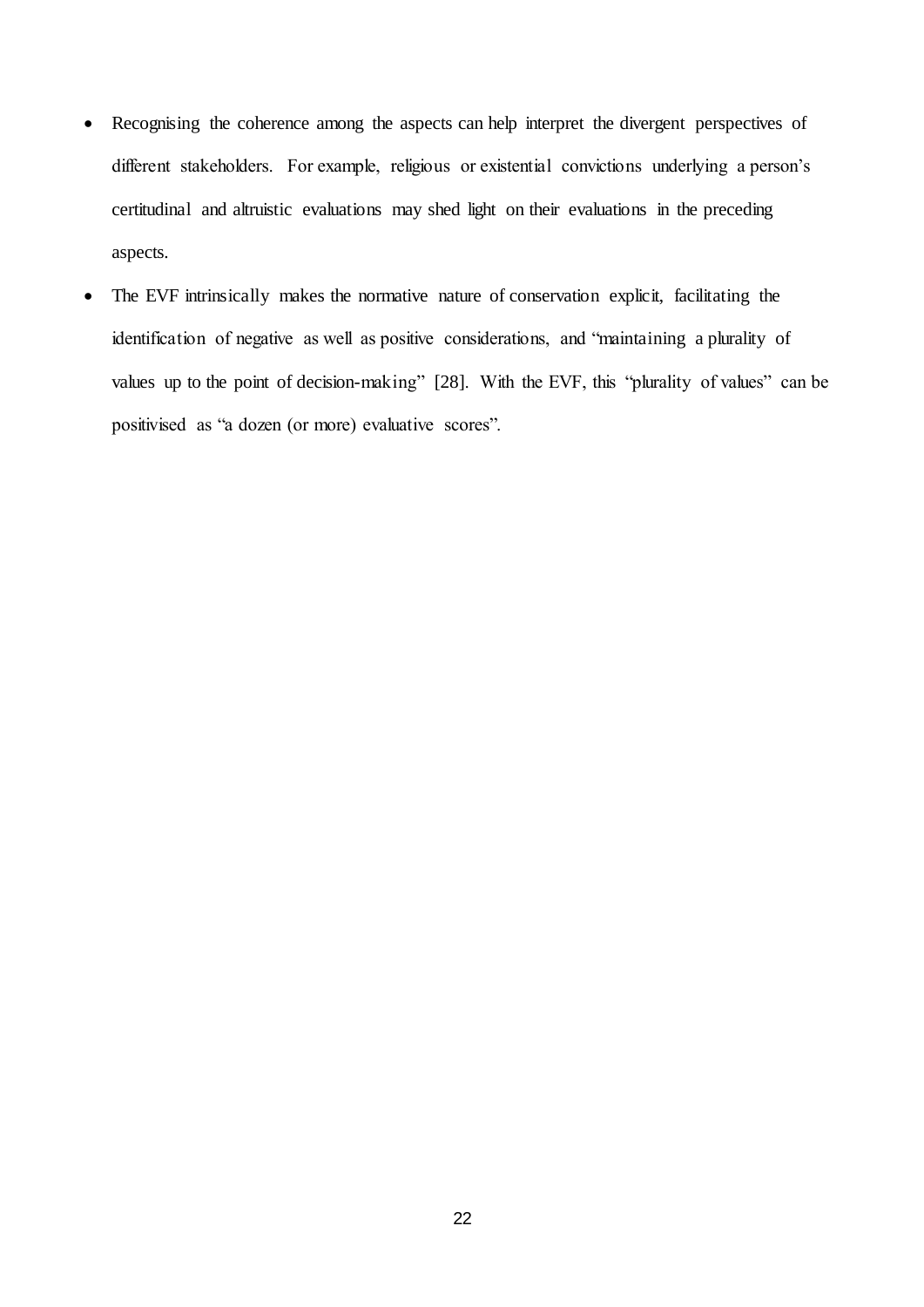# **Outstanding Questions**

# **1. What variables should be used to implement the axes of the EVF?**

As indicated in Fig. 1, we propose that the latter 12 of the 15 commonly-accepted aspects provide comprehensive coverage of the range of fundamentally-distinct ways in which people may appreciate natural places. Some of these aspects readily evoke common assessments: the physical, biotic, sensory, analytical, social, aesthetic and economic (albeit sometimes under different names) are largely familiar from the ESF and other environmental assessment frameworks. The formative, symbolic, jural, altruistic and certitudinal aspects, however, are less often considered and will need careful consideration: how can they be quantified? Also, as indicated in Table 2, the post-ecological aspects in the list have a reflexive side: e.g. how humans not only form and develop a place, historically, but also form themselves through a place, educationally. Thus overall there could be up to 21 evaluative questions. But one might ask if some of these should be combined or downplayed.

# **2. How should scientific understanding of ecological processes be combined with the EVF?**

Given the existence of modelling tools like InVEST [47] to quantify biophysical outputs, it would be efficient to use the analysis of "supporting services" and other ecological effects to inform EVF assessments without always consulting stakeholders directly. This is normally the only possibility if non-human species are considered; for humans it is similar to what happens when researchers model the hypothetical wellbeing of classes of people like subsistence farmers in a particular location on the basis of projected environmental factors (like climate change). Such evaluations are often restricted to the physical and biotic aspects of wellbeing, although effects in the sensitive aspect and, of course, the analytic, can also readily be modelled. But can ecological models help with any higher aspects of human experience? And how can uncertainty be accounted for, in cases where a scientific consensus is contested by key stakeholders or simply does not exist?